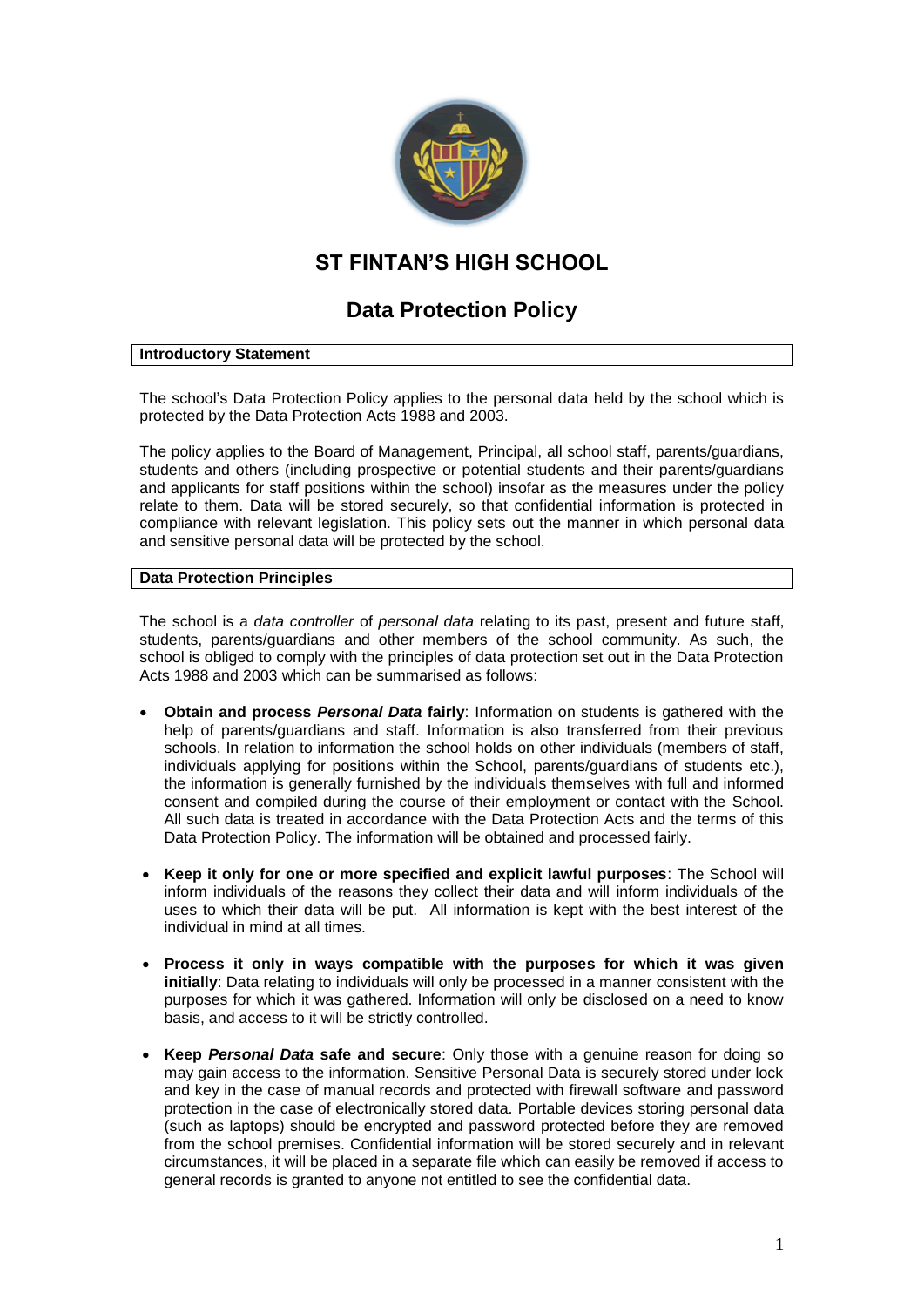- **Keep Personal Data accurate, complete and up-to-date**: Students, parents/guardians, and/or staff should inform the school of any change which the school should make to their personal data and/or sensitive personal data to ensure that the individual's data is accurate, complete and up-to-date. Once informed, the school will make all necessary changes to the relevant records. The principal may delegate such updates/amendments to another member of staff. However, records must not be altered or destroyed without proper authorisation. If alteration/correction is required, then a note of the fact of such authorisation and the alteration(s) to be made to any original record/documentation should be dated and signed by the person making that change.
- **Ensure that it is adequate, relevant and not excessive**: Only the necessary amount of information required to provide an adequate service will be gathered and stored.
- **Retain it no longer than is necessary for the specified purpose or purposes for which it was given**: As a general rule, the information will be kept for the duration of the individual's time in the school. Thereafter, the school will comply with DES guidelines on the storage of Personal Data and Sensitive Personal Data relating to a student. In the case of members of staff, the school will comply with both DES guidelines and the requirements of the Revenue Commissioners with regard to the retention of records relating to employees. The school may also retain the data relating to an individual for a longer length of time for the purposes of complying with relevant provisions of law and or/defending a claim under employment legislation and/or contract and/or civil law.
- **Provide a copy of their** *personal data* **to any individual, on request**: Individuals have a right to know what personal data/sensitive personal data is held about them, by whom, and the purpose for which it is held.

### **Scope**

**Purpose of the Policy:** The Data Protection Acts 1988 and 2003 apply to the keeping and processing of *Personal Data*, both in manual and electronic form. The purpose of this policy is to assist the school to meet its statutory obligations, to explain those obligations to School staff, and to inform staff, students and their parents/guardians how their data will be treated.

The policy applies to all school staff, the Board of Management, parents/guardians, students and others (including prospective or potential students and their parents/guardians, and applicants for staff positions within the school) insofar as the school handles or processes their *Personal Data* in the course of their dealings with the school.

# **Definition of Data Protection Terms**

In order to properly understand the school's obligations, there are some key terms which should be understood by all relevant school staff:

*Data* means information in a form that can be processed. It includes both *automated data* (e.g. electronic data) and *manual data*. *Automated data* means any information on computer, or information recorded with the intention that it be *processed* by computer. *Manual data* means information that is kept/recorded as part of a *relevant filing system* or with the intention that it form part of a relevant filing system.

*Relevant filing system* means any set of information that, while not computerised, is structured by reference to individuals or by reference to criteria relating to individuals, so that specific information relating to a particular individual is readily, quickly and easily accessible.

*Personal Data* means data relating to a living individual who is or can be identified either from the data or from the data in conjunction with other information that is in, or is likely to come into, the possession of the Data Controller i.e. the school.

*Sensitive Personal Data* refers to *Personal Data* regarding a person's

- racial or ethnic origin, political opinions or religious or philosophical beliefs
- membership of a trade union
- physical or mental health or condition or sexual life
- commission or alleged commission of any offence or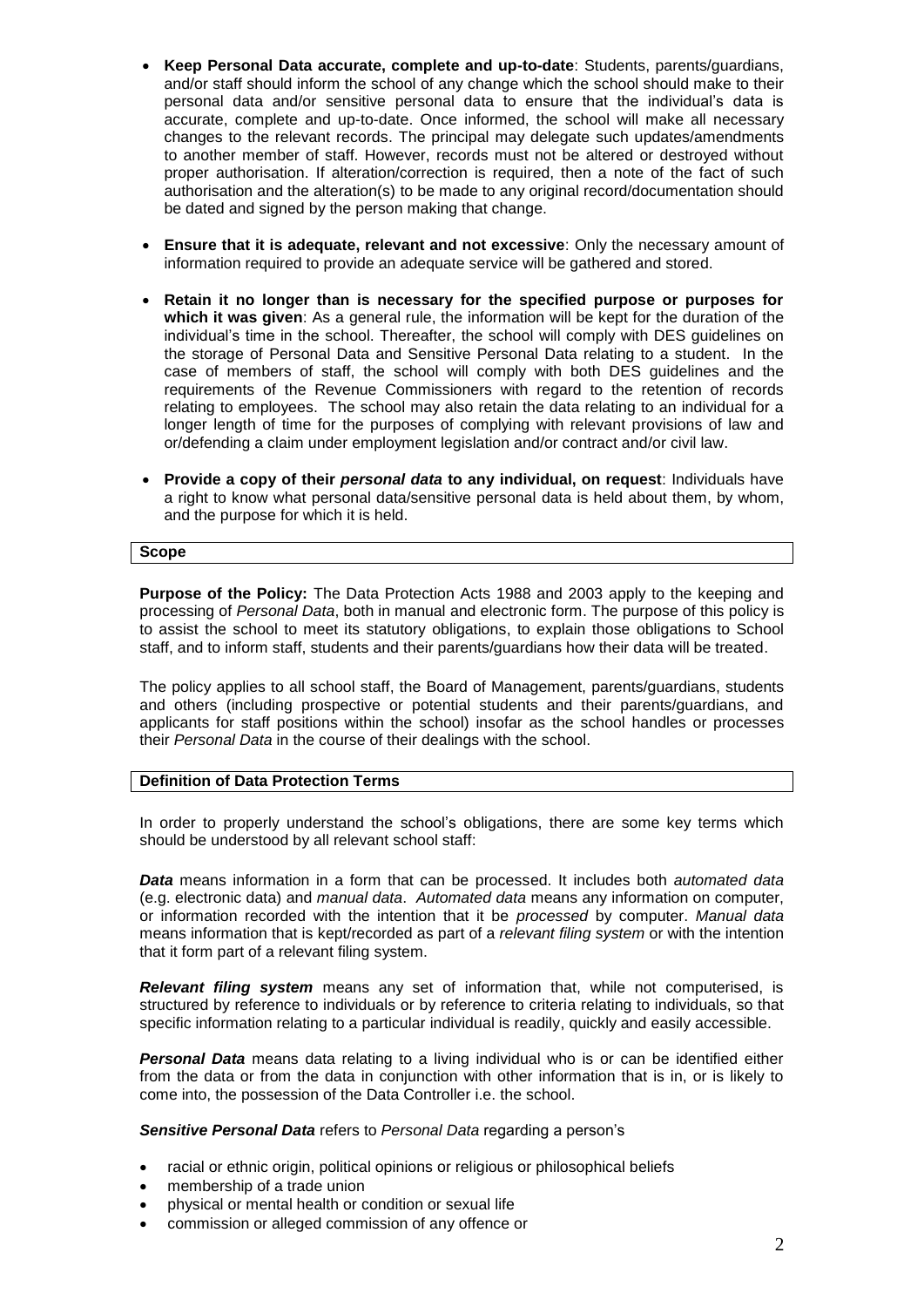any proceedings for an offence committed or alleged to have been committed by the person, the disposal of such proceedings or the sentence of any court in such proceedings, criminal convictions or the alleged commission of an offence.

**Data Controller** for the purpose of this policy is the Board of Management, St Fintan's High School.

#### **Rationale**

In addition to its legal obligations under the broad remit of educational legislation, the school has a legal responsibility to comply with the Data Protection Acts, 1988 and 2003.

This policy explains what sort of data is collected, why it is collected, for how long it will be stored and with whom it will be shared. As more and more data is generated electronically and as technological advances enable the easy distribution and retention of this data, the challenge of meeting the school's legal responsibilities has increased.

The school takes its responsibilities under data protection law very seriously and wishes to put in place safe practices to safeguard individual's personal data. It is also recognised that recording factual information accurately and storing it safely facilitates an evaluation of the information, enabling the principal and Board of Management to make decisions in respect of the efficient running of the School. The efficient handling of data is also essential to ensure that there is consistency and continuity where there are changes of personnel within the school and Board of Management.

### **Other Legal Obligations**

Implementation of this policy takes into account the school's other legal obligations and responsibilities. Some of these are directly relevant to data protection. *For example:*

- Under Section 9(g) of the [Education Act, 1998,](http://acts2.oireachtas.ie/zza51y1998.1.html) the parents of a student, or a student who has reached the age of 18 years, must be given access to records kept by the school relating to the progress of the student in their education
- Under Section 20 of the [Education \(Welfare\) Act, 2000,](http://www.oireachtas.ie/documents/bills28/acts/2000/a2200.pdf) the school must maintain a register of all students attending the School
- Under section 20(5) of the Education (Welfare) Act, 2000, a principal is obliged to notify certain information relating to the child's attendance in school and other matters relating to the child's educational progress to the principal of another school to which a student is transferring
- Under Section 21 of the [Education \(Welfare\) Act, 2000,](http://www.oireachtas.ie/documents/bills28/acts/2000/a2200.pdf) the school must record the attendance or non-attendance of students registered at the school on each school day
- Under Section 28 of the [Education \(Welfare\) Act, 2000,](http://www.oireachtas.ie/documents/bills28/acts/2000/a2200.pdf) the School may supply *Personal Data* kept by it to certain prescribed bodies (the Department of Education and Skills, the National Education Welfare Board, the National Council for Special Education, other schools, other centres of education) provided the School is satisfied that it will be used for a "relevant purpose" (which includes recording a person's educational or training history or monitoring their educational or training progress in order to ascertain how best they may be assisted in availing of educational or training opportunities or in developing their educational potential; or for carrying out research into examinations, participation in education and the general effectiveness of education or training)
- Under Section 14 of the Education for Persons with Special Educational Needs Act, 2004, the school is required to furnish to the National Council for Special Education (and its employees, which would include Special Educational Needs Organisers ("SENOs")) such information as the Council may from time to time reasonably request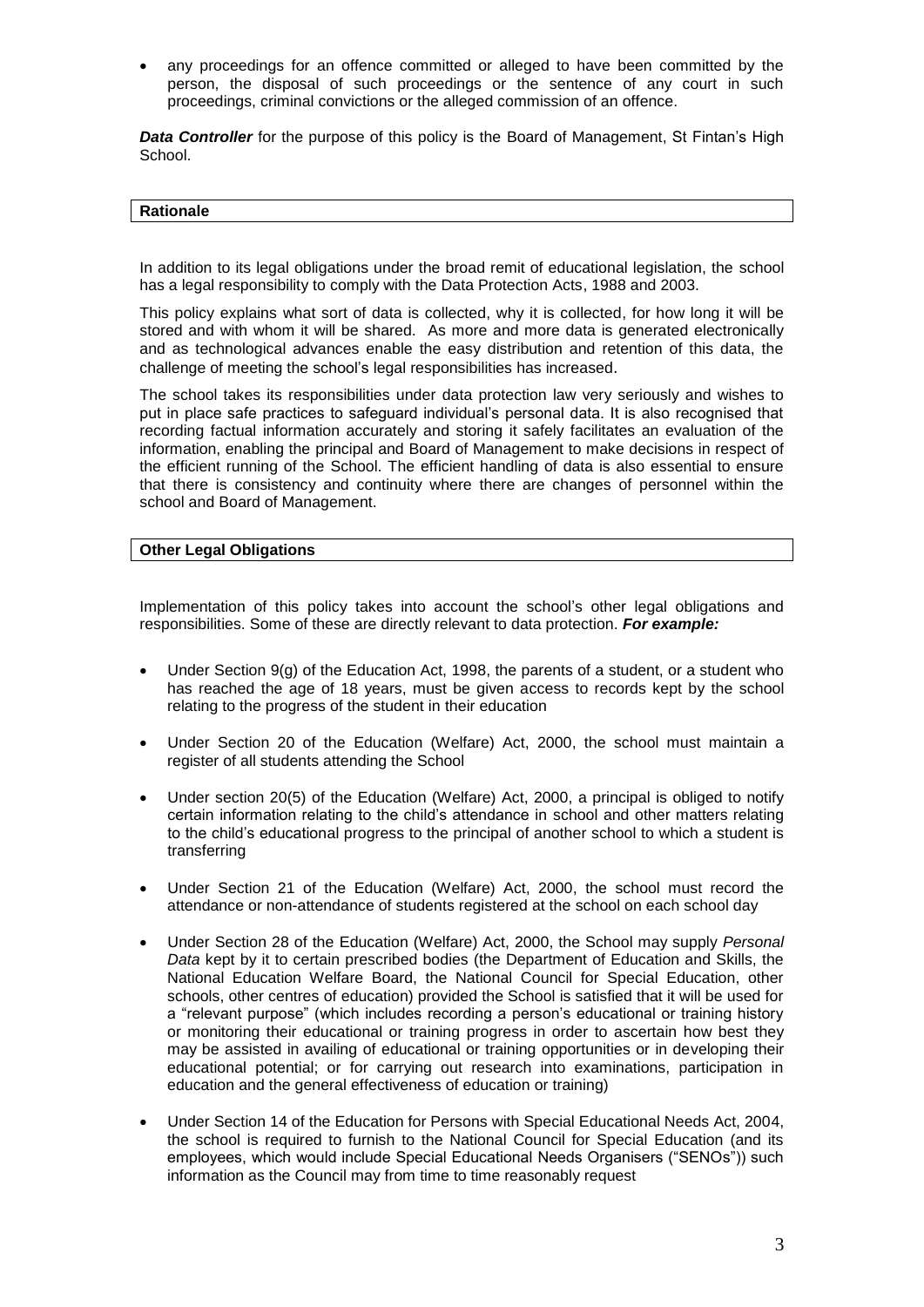- The Freedom of Information Act 1997 provides a qualified right to access to information held by public bodies which does not necessarily have to be "personal data" as with data protection legislation. While schools are not currently subject to freedom of information legislation, if a school has furnished information to a body covered by the Freedom of Information Act (such as the Department of Education and Skills, etc.) these records could be disclosed if a request is made to that body
- Under Section 26(4) of the Health Act, 1947 a School shall cause all reasonable facilities (including facilities for obtaining names and addresses of pupils attending the school) to be given to a health authority who has served a notice on it of medical inspection, e.g. a dental inspection
- Under *Children First: National Guidance for the Protection and Welfare of Children* 2017 published by the Department of Children & Youth Affairs, schools, their boards of management and their staff have responsibilities to report child abuse or neglect to TUSLA - Child and Family Agency (or in the event of an emergency and the unavailability of TUSLA, to An Garda Síochána).

### **Relationship to characteristic spirit of the School**

St Fintan's High School seeks to

- value all students
- promote and encourage positive attitudes to the optimum development of pupils
- assist students in their pursuit of excellence through hard work
- prepare students for assuming a responsible role in society

We aim to achieve these goals while respecting the privacy and data protection rights of students, staff, parents/guardians and others who interact with us. The school wishes to achieve these aims/missions while fully respecting individuals' rights to privacy and rights under the Data Protection Acts.

### **Personal Data**

The *Personal Data* records held by the school **may** include:

# *A. Staff records:*

- (a) **Categories of staff data**: As well as existing members of staff (and former members of staff), these records may also relate to applicants applying for positions within the school, trainee teachers and teachers under probation. These staff records may include:
	- Name, address and contact details, PPS number
	- Original records of application and appointment to promotion posts
	- Details of approved absences (career breaks, parental leave, study leave etc.)
	- Details of work record (qualifications, classes taught, subjects etc.)
	- Details of complaints and/or grievances, including consultations or competency discussions, action/improvement/evaluation plans and record of progress
	- Details of any accidents/injuries sustained on school property or in connection with the staff member carrying out their school duties
	- Records of any reports the school (or its employees) have made in respect of the staff member to State departments and/or other agencies under mandatory reporting legislation and/or child-safeguarding guidelines (subject to the DES Child Protection Procedures).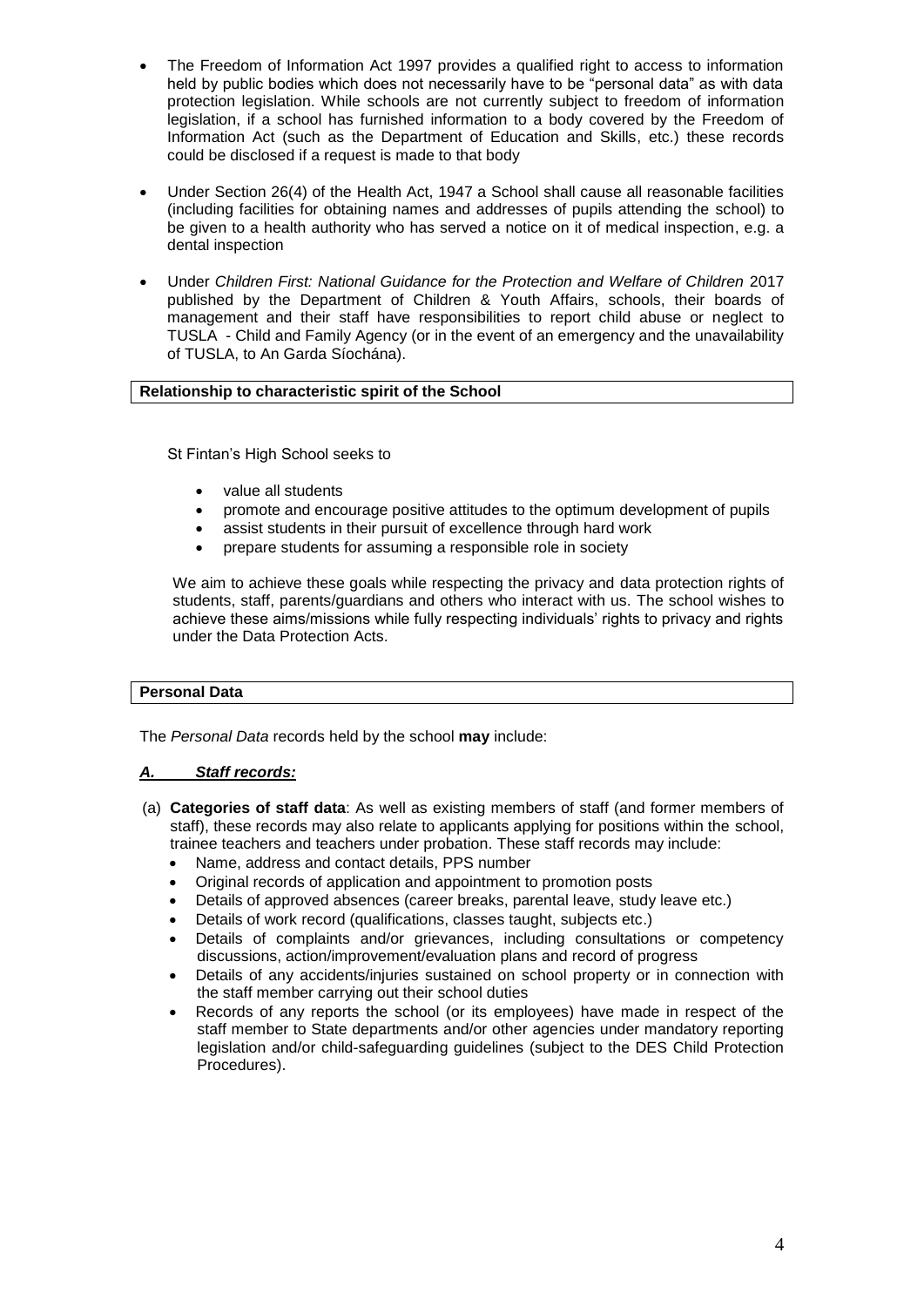- (b) **Purposes**: Staff records are kept for the purposes of:
	- the management and administration of school business (now and in the future)
	- to facilitate the payment of staff, and calculate other benefits/ entitlements (including reckonable service for the purpose of calculation of pension payments, entitlements and/or redundancy payments where relevant)
	- to facilitate pension payments in the future
	- human resources management including reviewing performance and addressing performance-related issues
	- recording promotions made (documentation relating to promotions applied for) and changes in responsibilities etc.
	- to enable the school to comply with its obligations as an employer including the preservation of a safe, efficient working and teaching environment (including complying with its responsibilities under the Safety, Health and Welfare At Work Act. 2005)
	- to enable the school to comply with requirements set down by the Department of Education and Skills, the Revenue Commissioners, the National Council for Special Education, TUSLA, the HSE, and any other governmental, statutory and/or regulatory departments and/or agencies
	- and for compliance with legislation relevant to the school.
- *(c)* **Location**: Information is held as a manual record, computer record or both. Manual records are kept in a secure, locked location that only personnel who are authorised to use the data can access. Employees are required to maintain the confidentiality of any data to which they have access.
- (d) **Security:** Paper records are kept in a secure location in a locked office. Computer records are kept on password protected PCs and cloud-based storage is protected by an industry standard firewall, up-to-date security measures and controlled password protected access relevant to each staff member and nominated administrator's role/duties.

# *B. Student records:*

- **(a) Categories of student data**: These **may** include:
	- Information which may be sought and recorded at enrolment and may be collated and compiled during the course of the student's time in the school. These records may include:
		- o name, address and contact details, PPS number
		- o date and place of birth
		- o names and addresses of parents/guardians and their contact details (including any special arrangements with regard to guardianship, custody or access)
		- o religious belief
		- o racial or ethnic origin
		- o membership of the Traveller community, where relevant
		- o whether they (or their parents) are medical card holders
		- $\circ$  whether English is the student's first language and/or whether the student requires English language support
		- o any relevant special conditions (e.g. special educational needs, health issues etc.) which may apply
	- Information on previous academic record (including reports, references, assessments and other records from any previous school(s) attended by the student
	- Psychological, psychiatric and/or medical assessments
	- SEN Department records which may include formal and informal tests, IEPs etc
	- Attendance records
	- Photographs and recorded images of students (including at school events and noting achievements).
	- Entrance exams and other relevant standardised tests
	- Academic record subjects studied, class assignments, examination results as recorded on official School reports
	- Records of significant achievements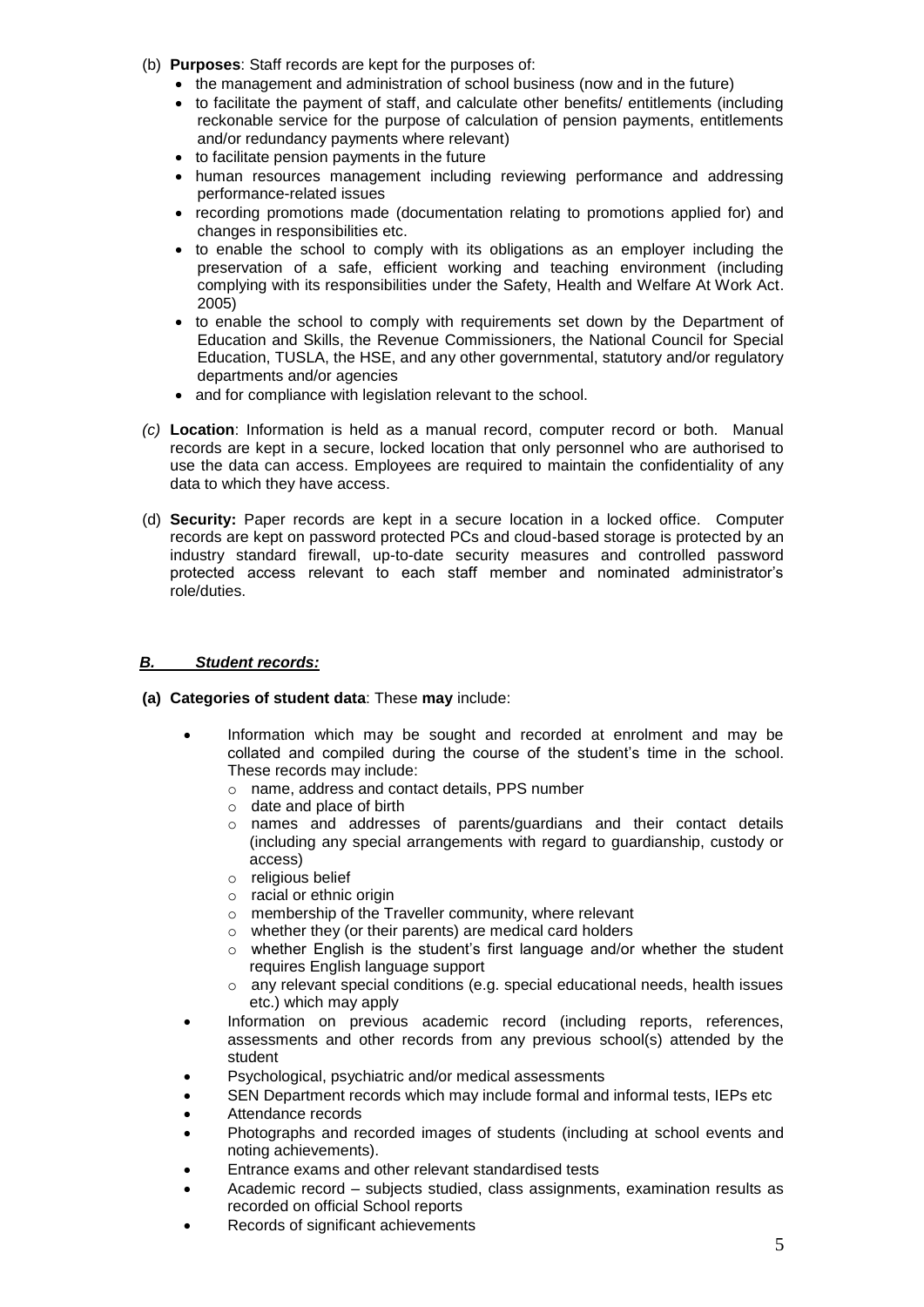- Whether the student is repeating the Leaving Certificate
- Whether the student is exempt from studying Irish
- Records of disciplinary issues/investigations and/or sanctions imposed
- Garda vetting outcome record (where the student is engaged in work experience organised with or through the school which requires that they be Garda vetted)
- Other records e.g. records of any serious injuries/accidents etc. (Note: it is advisable to inform parents that a particular incident is being recorded).
- Records of any reports the school (or its employees) have made in respect of the student to State departments and/or other agencies under mandatory reporting legislation and/or child safeguarding guidelines (subject to the DES Child Protection Procedures).
- **(b) Purposes**: The purposes for keeping student records are:
	- to enable each student to develop to their full potential
	- to comply with legislative or administrative requirements
	- to ensure that eligible students can benefit from the relevant additional teaching or financial supports
	- to support the provision of religious instruction
	- to enable parents/guardians to be contacted in the case of emergency or in the case of school closure, or to inform parents of their child's educational progress or to inform parents of school events etc.
	- to meet the educational, social, physical and emotional requirements of the student
	- photographs and recorded images of students are taken to celebrate school achievements, compile yearbooks, establish a school website, record school events, and to keep a record of the history of the school. Such records are taken and used in accordance with the school's "Guidance for Taking and Using Images of Pupils in Schools"
	- to ensure that the student meets the school's admission criteria
	- to ensure that students meet the minimum age requirements for their course,
	- to ensure that any student seeking an exemption from Irish meets the criteria in order to obtain such an exemption from the authorities
	- to furnish documentation/ information about the student to the Department of Education and Skills, the National Council for Special Education, TUSLA, and other Schools etc. in compliance with law and directions issued by government departments
	- to furnish, when requested by the student (or their parents/guardians in the case of a student under 18 years) documentation/information/ references to third-level educational institutions and/or prospective employers
	- In respect of a work experience placement, (where that work experience role requires that the student be Garda vetted) the School will assist the student in obtaining their Garda vetting outcome (with the consent of the student and their parent/guardian) in order to furnish a copy of same (with the consent of the student and the student's parent/guardian) to the work experience employer.
- **(c) Location**: Information is held as a manual record, computer record or both. Manual records are kept in a secure location that only personnel who are authorised to use the data can access. Employees are required to maintain the confidentiality of any data to which they have access.
- **(d) Security:** Paper records are kept in a secure location in a locked office. Computer records are kept on password protected PCs and cloud-based storage is protected by an industry standard firewall, up-to-date security measures and controlled password protected access relevant to each staff member and nominated administrator's role/duties.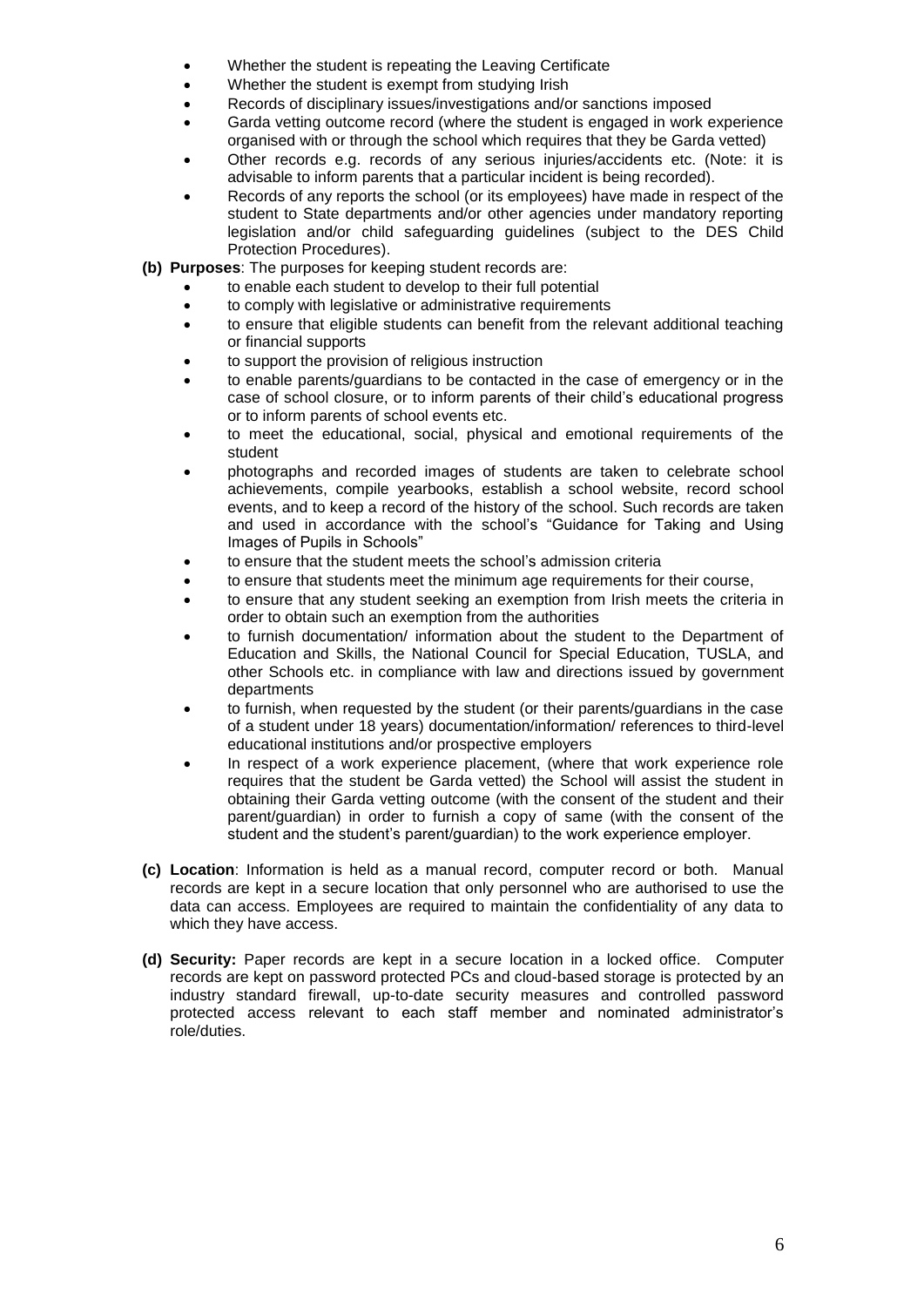# *C. Board of Management records:*

- (a) **Categories of** Board of Management data: These may include:
	- Name, address and contact details of each member of the Board of Management (including former members of the Board of Management)
	- Records in relation to appointments to the Board
	- Minutes of Board of Management meetings and correspondence to the Board which may include references to particular individuals.
- (b) **Purposes:** To enable the Board of Management to operate in accordance with the Education Act 1998 and other applicable legislation and to maintain a record of board appointments and decisions.
- (c) **Location**: Information is held as a manual record, computer record or both. Manual records are kept in a secure location that only personnel who are authorised to use the data can access. Employees are required to maintain the confidentiality of any data to which they have access.
- *(d)* **Security:** Paper records are kept in a secure location in a locked office. Computer records are kept on password protected PCs and cloud-based storage is protected by an industry standard firewall, up-to-date security measures and controlled password protected access to information relevant to each staff member and nominated administrator's role/duties.

# *D. Other records:*

# **Creditors**

- (a) **Categories of data**: the school may hold some or all of the following information about creditors (some of whom are self-employed individuals):
	- name
	- address
	- contact details
	- PPS number
	- tax details
	- bank details and
	- amount paid.
- (b) **Purposes**: This information is required for routine management and administration of the school's financial affairs, including the payment of invoices, the compiling of annual financial accounts and complying with audits and investigations by the Revenue Commissioners.
- (c) **Location**: Information is held as a manual record, computer record or both. Manual records are kept in a secure location that only personnel who are authorised to use the data can access. Employees are required to maintain the confidentiality of any data to which they have access.
- (d) **Security:** Paper records are kept in a secure location in a locked office. Computer records are kept on password protected PCs and cloud-based storage is protected by an industry standard firewall, up-to-date security measures and controlled password protected access to information relevant to each staff member and nominated administrator's role/duties.

# **Charity tax-back forms**

- (a) **Categories of data**: the school may hold the following data in relation to donors who have made charitable donations to the school:
	- name
	- address
	- telephone number
	- PPS number
	- tax rate
	- signature and
	- the gross amount of the donation.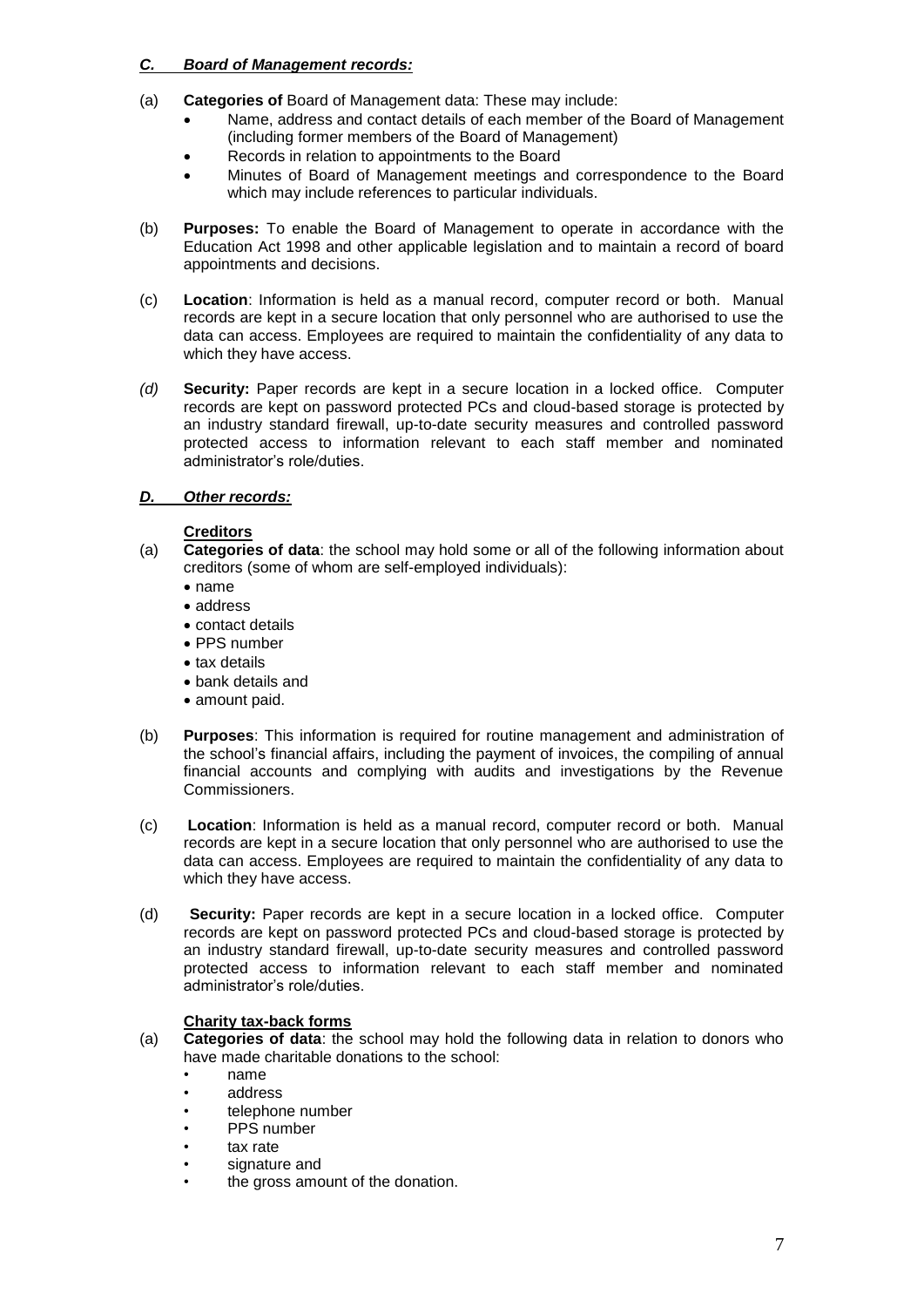- (b) **Purposes**: Schools are entitled to avail of the scheme of tax relief for donations of money they receive. To claim the relief, the donor must complete a certificate (CHY2) and forward it to the school to allow it to claim the grossed up amount of tax associated with the donation. The information requested on the appropriate certificate is the parents name, address, PPS number, tax rate, telephone number, signature and the gross amount of the donation. This is retained by the School in the case of audit by the Revenue Commissioners.
- (c) **Location**: Information is held as a manual record, computer record or both. Manual records are kept in a secure location that only personnel who are authorised to use the data can access. Employees are required to maintain the confidentiality of any data to which they have access.
- (d) **Security:** Paper records are kept in a secure location in a locked office. Computer records are kept on password protected PCs and cloud-based storage is protected by an industry standard firewall, up-to-date security measures and controlled password protected access to information relevant to each staff member and nominated administrator's role/duties.

# **CCTV images/recordings**

- (a) **Categories**: CCTV is installed in the school. These CCTV systems may record images of staff, students and members of the public who visit the premises.
- (b) **Purposes**: Safety and security of staff, students and visitors and to safeguard school property and equipment.
- (c) **Location**: Cameras are located externally and internally as detailed in the CCTV Policy. Recording equipment is located in the Deputy Principal's office.
- (d) **Security**: Access to images/recordings is restricted to the principal and deputy principals. Tapes, DVDs, hard disk recordings are retained for 28 days, except if required for the investigation of an incident. Images/recordings may be viewed or made available to An Garda Síochána pursuant to section 8 Data Protection Acts 1988 and 2003.

# **Examination results**

- (a) **Categories**: The school will hold data comprising examination results in respect of its students. These include class, Christmas, summer, continuous assessment and mockexaminations results.
- (b) **Purposes**: The main purpose for which these examination results and other records are held is to monitor a student's progress and to provide a sound basis for advising them and their parents or guardians about subject choices and levels. The data may also be aggregated for statistical/reporting purposes, such as to compile results tables. The data may be transferred to the Department of Education and Skills, the National Council for Curriculum and Assessment and such other similar bodies.
- **(c) Location**: Information is held as a manual record, computer record or both. Manual records are kept in a secure location that only personnel who are authorised to use the data can access. Employees are required to maintain the confidentiality of any data to which they have access.
- **(d) Security:** Paper records are kept in a secure location in a locked office. Computer records are kept on password protected PCs and cloud-based storage is protected by an industry standard firewall, up-to-date security measures and controlled password protected access to information relevant to each staff member and nominated administrator's role/duties.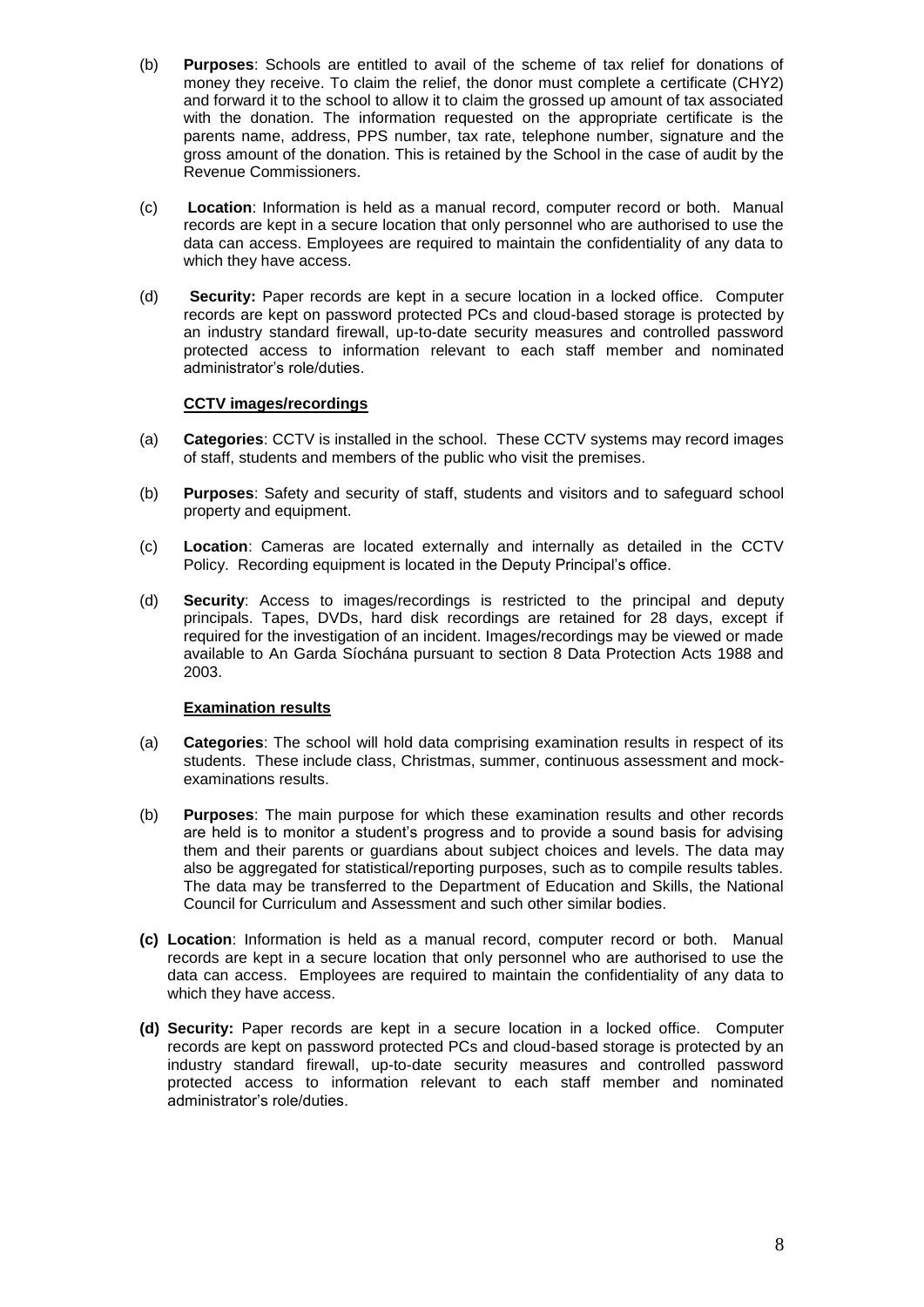### **October Returns**

- (a) **Categories**: At the beginning of each academic year (and for 1st year or transferring students, on enrolment) parents/guardians and students are asked to provide the school with certain information so that the School can make returns to the Department of Education and Skills ("DES") referred to as "October Returns". These October Returns will include sensitive personal data regarding personal circumstances which are provided by parents/guardians and students on the basis of explicit and informed consent. The October Return contains individualised data (such as an individual student's PPS number) which acts as an "identifier" for the DES to validate the data that belongs to a recognised student. The DES also transfers some of this data to other government departments and other State bodies to comply with legislation, such as transfers to the Department of Social Protection pursuant to the Social Welfare Acts, transfers to the State Examinations Commission, transfers to the Educational Research Centre, and transfers to the Central Statistics Office pursuant to the Statistics Acts. The data will also be used by the DES for statistical, policy-making and research purposes. However the DES advises that it does not use individual data, but rather aggregated data is grouped together for these purposes. The DES has a data protection policy which can be viewed on its website [\(www.education.ie\)](https://www.education.ie/en/). The DES has also published a "Fair Processing Notice" to explain how the personal data of students contained in October Returns is processed. This can also be found on [www.education.ie](https://www.education.ie/en/) (search for Circular Letter 0047/2010 in the "Circulars" section).
- (b) **Purposes:** The school asks parents/guardians and students to complete October Returns for the purposes of complying with DES requirements to determine staffing and resource allocations and to facilitate the orderly running of the school. The main purpose of the October Returns is for the DES to determine whether the student qualifies for English language support and/or additional resources and support to meet their particular educational needs. The October Returns are submitted to the DES electronically. The DES has their own policy governing the security of the data sent to them by all post-primary schools. The co-operation of each student and/or their parents/guardians in completing the October Return is greatly appreciated as the school's aim is to ensure that each student is assisted in every way to ensure that s/he meets his/her full potential.
- (c) **Location**: Information is held as a manual record, computer record or both. Manual records are kept in a secure location that only personnel who are authorised to use the data can access. Employees are required to maintain the confidentiality of any data to which they have access.
- **(e) Security**: Paper records are kept in a secure location in a locked office. Computer records are kept on password protected PCs and cloud-based storage is protected by an industry standard firewall, up-to-date security measures and controlled password protected access to information relevant to each staff member and nominated administrator's role/duties.

# **Links to other policies and to curriculum delivery**

Our school policies need to be consistent with one another, within the framework of the overall School Plan. Relevant school policies already in place or being developed or reviewed, shall be examined with reference to the data protection policy and any implications which it has for them shall be addressed.

This policy should be read in conjunction with the following documents:

- Child Protection Policy
- Anti-Bullying Policy
- Code of Behaviour
- Mobile Phone Policy
- Admissions/Enrolment Policy
- CCTV Policy
- Guidance on taking and using images of children in school see Data Protection **Statement**
- SPHE/CSPE etc.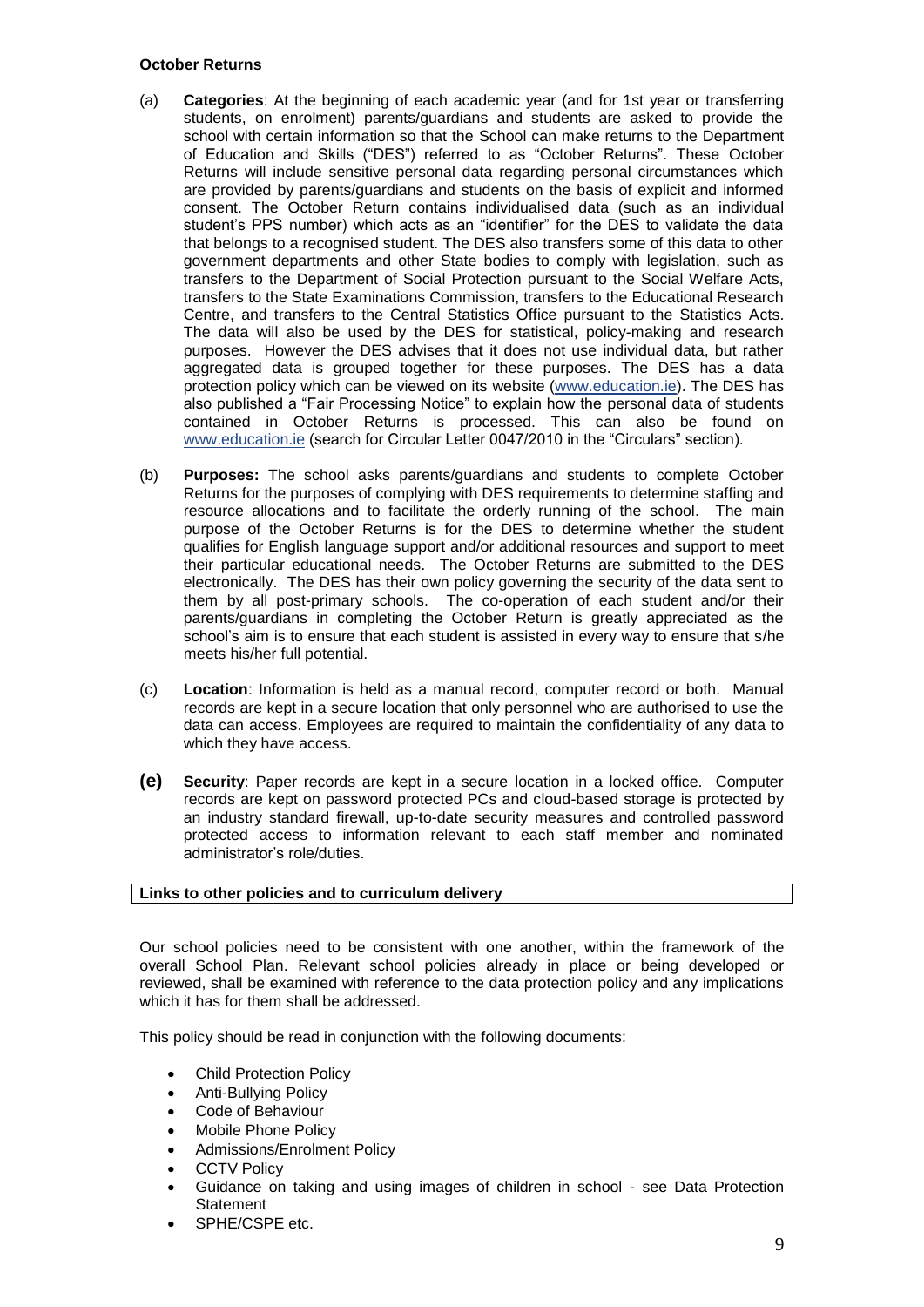### **Processing in line with data subject's rights**

Data in this school will be processed in line with the data subjects' rights.

Data subjects have a right to:

- (a) Request access to any data held about them by a data controller
- (b) Prevent the processing of their data for direct-marketing purposes
- (c) Ask to have inaccurate data amended
- (d) Prevent processing that is likely to cause damage or distress to themselves or anyone else.

### **Dealing with a data access requests**

#### Section 3 access request

Under Section 3 of the Data Protection Acts, an individual has the right to be informed whether the school holds data/information about them and to be given a description of the data together with details of the purposes for which their data is being kept. The individual must make this request in writing and the data controller will accede to the request within 21 days.

The right under Section 3 must be distinguished from the much broader right contained in Section 4, where individuals are entitled to a copy of their data.

#### Section 4 access request

Individuals are entitled to a copy of their personal data on written request.

- The individual is entitled to a copy of their personal data (subject to some exemptions and prohibitions set down in Section 5 of the Data Protection Act)
- Request must be responded to within 40 days
- Fee may apply but cannot exceed  $€6.35$
- Where a subsequent or similar request is made soon after a request has just been dealt with, it is at the discretion of the school as data controller to comply with the second request (no time limit but reasonable interval from the date of compliance with the last access request.) This will be determined on a case-by-case basis.
- No personal data can be supplied relating to another individual unless that third party has consented to the disclosure of their data to the applicant. Data will be carefully redacted to omit references to any other individual and only where it has not been possible to redact the data to ensure that the third party is not identifiable would the school refuse to furnish the data to the applicant.

### **Providing information over the phone**

In our school, any employee dealing with telephone enquiries should be careful about disclosing any personal information held by the school over the phone. In particular, the employee should:

- Check the identity of the caller to ensure that information is only given to a person who is entitled to that information
- Suggest that the caller put their request in writing if the employee is not sure about the identity of the caller and in circumstances where the identity of the caller cannot be verified
- Refer the request to the principal for assistance in difficult situations. No employee should feel forced into disclosing personal information.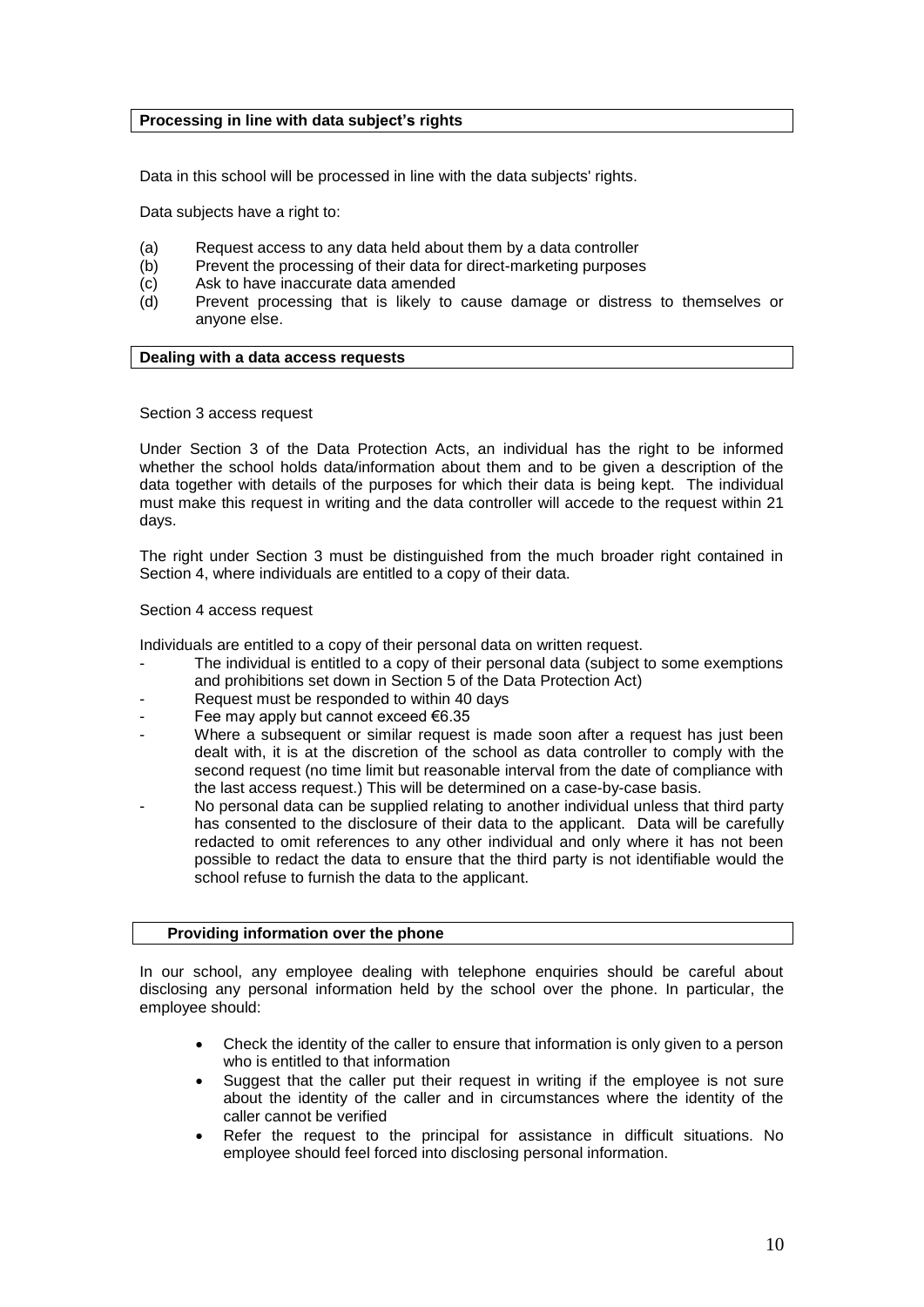### **Implementation arrangements, roles and responsibilities**

In our school the Board of Management is the data controller and the principal will be assigned the role of co-ordinating implementation of this Data Protection Policy and for ensuring that staff who handle or have access to *Personal Data* are familiar with their data protection responsibilities.

The following personnel have responsibility for implementing the Data Protection Policy:

| <b>Responsibility</b>                                   |
|---------------------------------------------------------|
| Data Controller                                         |
| Implementation of Policy                                |
| Awareness of responsibilities regarding Data Protection |
| Security, confidentiality                               |
| Security, encryption, confidentiality                   |
|                                                         |

### **Ratification & Communication**

This policy was ratified by the Board of Management on 21<sup>st</sup> August 2018. It will be published on the school's website where it can be accessed by all staff, students and their parents and members of the public. The policy will be brought to the attention of all school staff. All staff must be familiar with the Data Protection Policy and be ready to put it into practice in accordance with the specified implementation arrangements. The Data Protection Policy shall be brought to the attention of new members of the school staff during their induction training. St Fintan's High School's students and their parents/guardians shall be informed of the Data Protection from the time of enrolment of the student, e.g., by including the Data Protection Policy as part of the enrolment pack either as an enclosure or as an appendix to the enrolment form.

# **Monitoring the implementation of the policy**

The implementation of the policy shall be monitored by the principal and a sub-committee of the Board of Management.

At least one annual report shall be issued to the Board of Management to confirm that the actions/measures set down under the policy are being implemented.

### **Reviewing and evaluating the policy**

This policy will be reviewed by the school management authority every two years or as deemed necessary taking cognisance of changing information or guidelines (e.g. from the Data Protection Commissioner, Department of Education and Skills or Tusla), legislation and feedback from parents/guardians, students, school staff and others. The policy will be revised as necessary in the light of such review and evaluation and within the framework of school planning.

This policy was adopted by the Board of Management on 21 August 2018.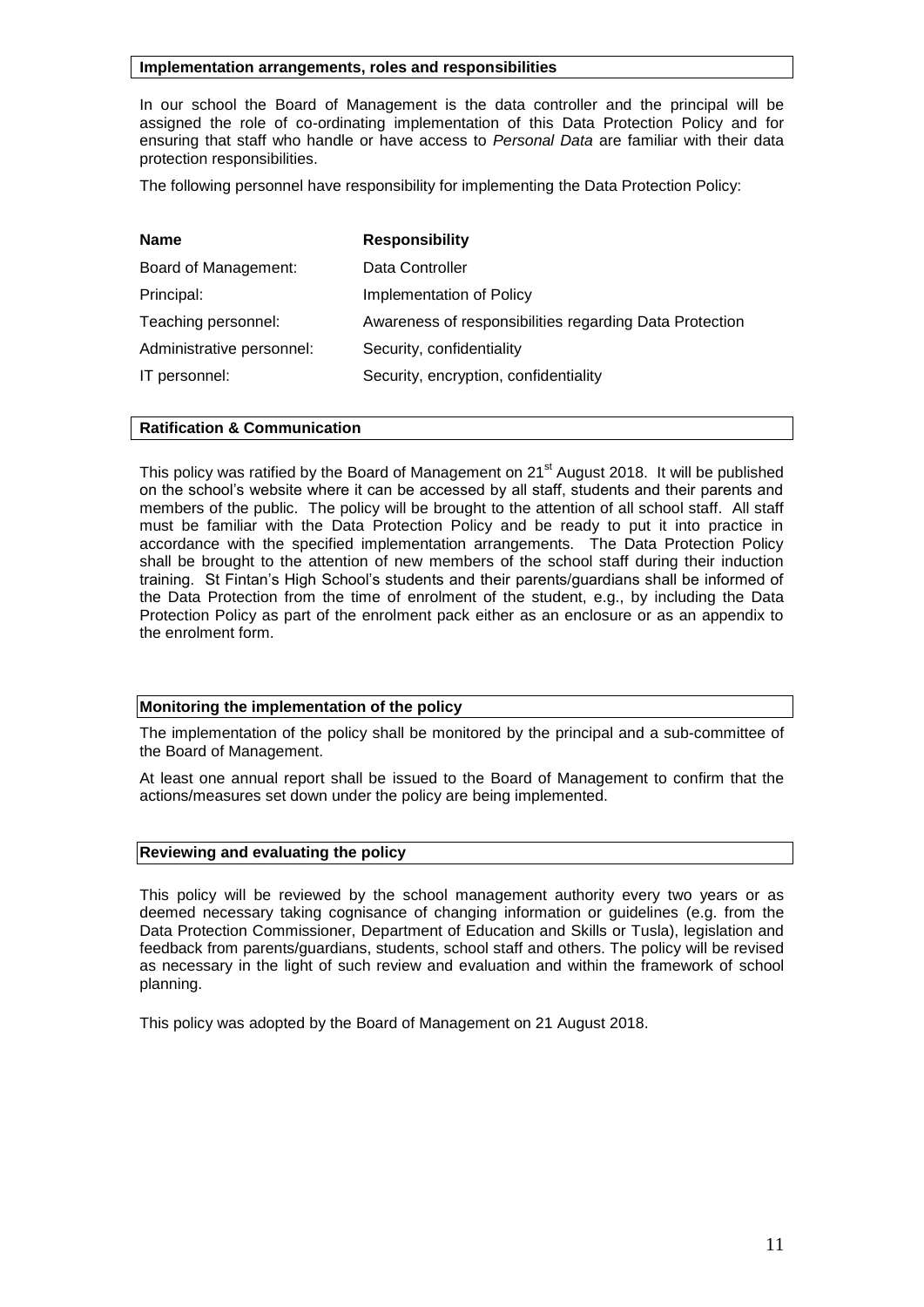

# St Fintan's High School

# **Privacy Notice to students (and their parents/guardians)**

By enrolling in and attending St Fintan's High School you acknowledge that your personal data (including special category personal data) shall be processed by St Fintan's High School.

This Privacy Notice gives you some helpful information about who we are, what personal data we collect about you, why, who we share it with and why, how long we keep it, and your rights.

**1. Who we are:**

We are St Fintan's High School, Sutton. Our address and contact details are: St Fintan's High School, Sutton, Dublin 13 We provide secondary level education.

# **2. The information we collect about you**

When you are a student with St Fintan's High School, we collect and use your personal data.

The personal data we collect can include information about your identity and contact details; images/photo (including CCTV); family details; admission/enrolment details; previous schools; academic progress; PPS number; special educational needs; nationality; language; religion; medical data; information about behaviour and attendance; information about health, safety and welfare; financial information (re fees, grants, scholarships etc); and other personal data.

If you are under 18 years when you enrol, we collect the name, address, contact details and other information about your parents/guardians. If you are under 18 years, your parent/guardian is consulted and asked to give consent for certain things like taking your photograph, going on school trips etc.

# **3. How we use your information and the legal basis**

We use your personal data for purposes including:

*your application for enrolment; to provide you with appropriate education and support; to monitor your academic progress; to care for your health and well-being; to care for our staff and students; to process grant applications and fees/expenses; to coordinate, evaluate, fund and organise educational programmes; to comply with our legal obligations as an education body;*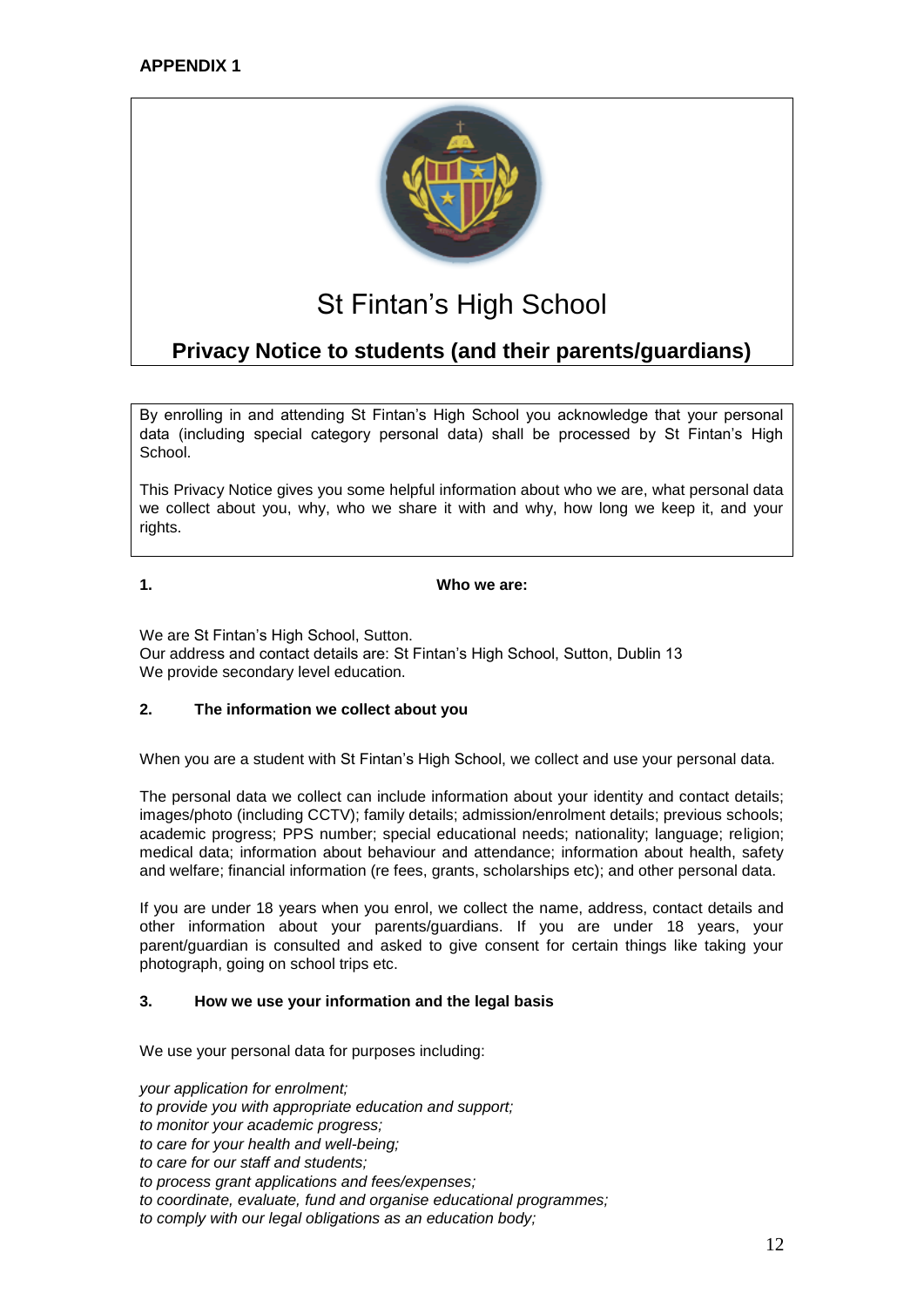*to comply with our monitoring and reporting obligations to Government bodies, to process appeals, resolve disputes, and defend litigation etc.* 

# **4. Who we share your information with**

We share your personal data with third parties, including other Government bodies.

These includes the State Examinations Commission, the Department of Education and Skills, NCSE, TUSLA, An Garda Síochána, HSE, the Department of Social Protection, the Revenue Commissioners and other educational institutions where a school transfer is taking place, etc.

The level of sharing and the nature of what is shared depend on various factors. The Government bodies to which we transfer your personal data will use your personal data for their own purposes (including: to verify other information they already hold about you, etc) and they may aggregate it with other information they already hold about you and your family. We also share your personal data with other third parties including our insurance company and other service providers (including IT providers, security providers, legal advisors etc), We are legally required to provide certain records relating to the progress of a student (under 18 years) in his/her education to the student's parents/guardians, including results of examinations.

### **5. We do not transfer your personal data to a third country or international organisation unless permission has been granted by you.**

# **6. We do not engage in automated decision making/profiling.**

# **7. How long we hold your data?**

Some personal data is only kept for a short period (e.g., We will destroy it at the end of an academic year because it is no longer needed). Some data we retain for a longer period (e.g., retained after you leave or otherwise finish your studies at St Fintan's High School) to provide historical records and data analysis of school exam results etc.

# **8. You have the following statutory rights that can be exercised at any time:**

- (a) Right to complain to supervisory authority.
- (b) Right of access.
- (c) Right to rectification.
- (d) Right to be forgotten.
- (e) Right to restrict processing.
- (f) Right to data portability.
- (g) Right to object and automated decision making/profiling.

### **9. Contact**

If you would like to discuss anything in this privacy notice, please contact the Principal at email: principal@stfintanshs.ie in this school.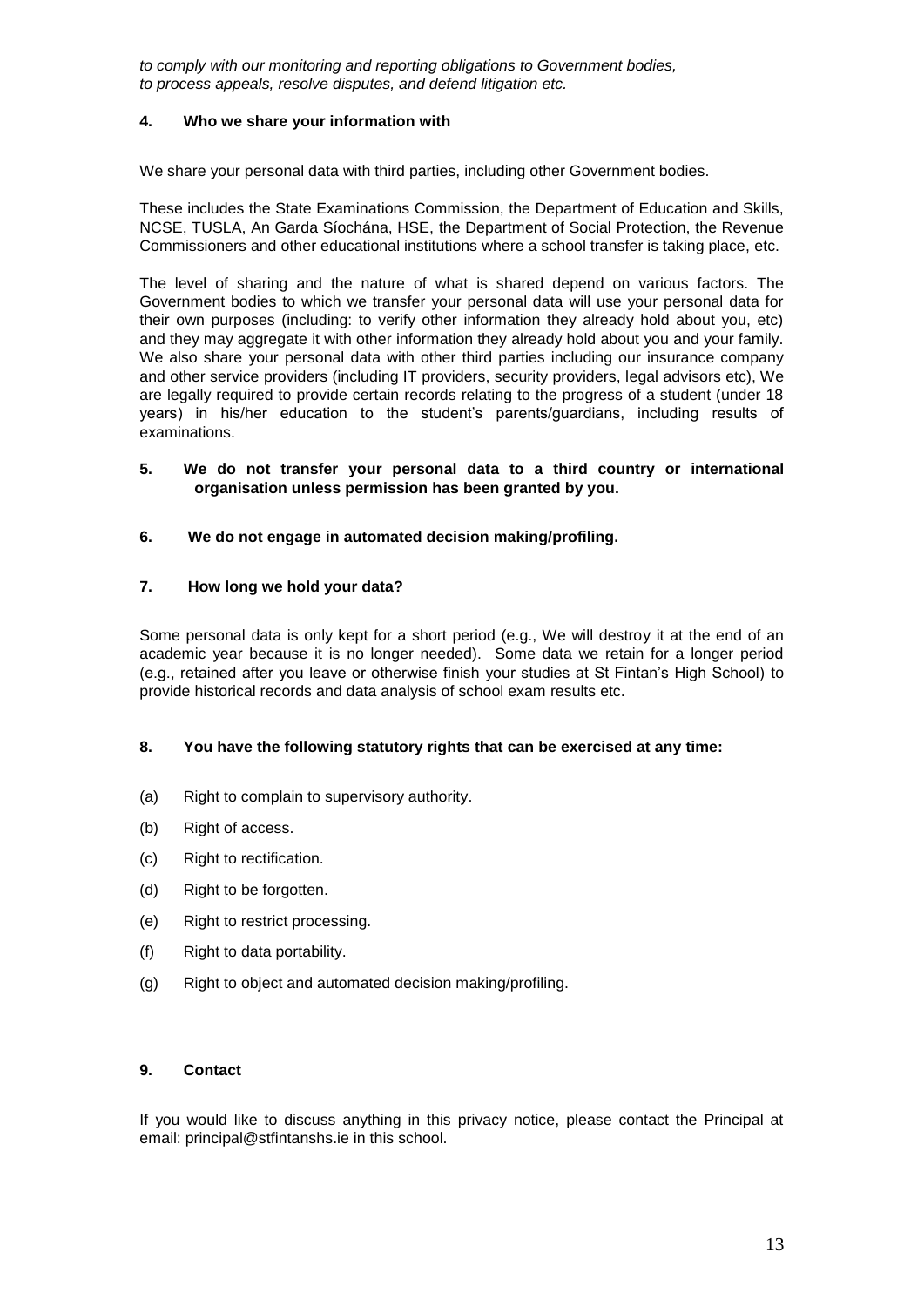# **ST FINTAN'S HIGH SCHOOL**



# **Data Protection Statement**

# **Personal Data on this Form:**

St Fintan's High School is a data controller under the Data Protection Acts, 1988 and 2003. The personal data supplied on the enclosed forms, is required for the purposes of:

- student enrolment
- student registration
- allocation of teachers and resources to the school
- determining a student's eligibility for additional learning supports and transportation
- examinations
- school administration
- child welfare (including medical welfare)
- and to fulfil our other legal obligations.

# **School Contacting You**

While most information will be shared with you via the school app, we may also need to contact you by text, phone or email (using the details provided by you). Please confirm if you are happy for us to contact you in this way for all the purposes of:

- sports days
- parent teacher meetings
- school concerts/events
- to notify you of school closure (e.g. where there are adverse weather conditions)
- to notify you of your child's non-attendance or late attendance or any other issues relating to your child's conduct in school
- to communicate with you in relation to your child's social, emotional and educational progress and to contact you in the case of an emergency.

### **Tick box if "yes" you agree with these uses**

| Use your email address to alert you to these issues?                             |  |
|----------------------------------------------------------------------------------|--|
| Send app notifications to alert you to these issues                              |  |
| Use your mobile phone number to send you SMS texts to alert you to these issues? |  |
| Use your mobile phone/landline number to call you to alert you to these issues?  |  |

Please note: St Fintan's High School reserves the right to contact you in case of an emergency relating to your child, regardless of whether you have given your consent.

**While the information provided will generally be treated as private to St Fintan's High School***,* and will be collected and used in compliance with the Data Protection Acts 1988 and 2003, from time to time it may be necessary for us to transfer your personal data on a private basis to other bodies (including the Department of Education & Skills, the Department of Social Protection, An Garda Síochána, the Health Service Executive, Tusla (CFA), social workers or medical practitioners, the National Educational Welfare Board, the National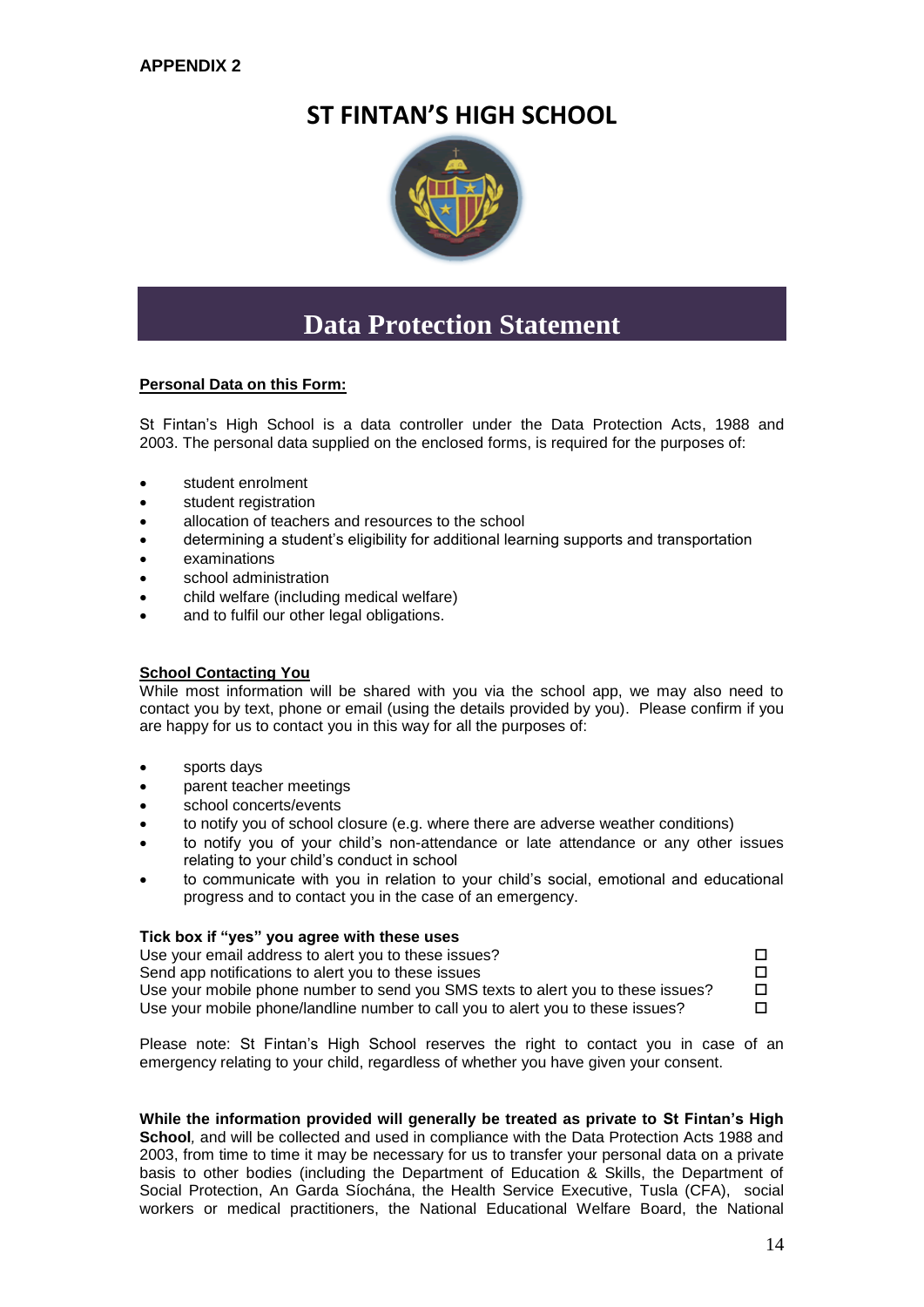Council for Special Education, any Special Education Needs Organiser, the National Educational Psychological Service, or (where the student is transferring) to another school). We rely on parents/guardians and students to provide us with accurate and complete information and to update us in relation to any change in the information provided. Should you wish to update or access your/your child's personal data, you should write to the school

**Photographs/Videos of Students:** The school maintains a database of photographs/videos of school events held over years. It has become customary to take photos/videos of students engaged in activities and events in the interest of creating a pictorial as well as historical record of life at the school. Photographs/videos may be published on our school website or in brochures, yearbooks, newsletters, local and national newspapers and similar school-related productions. In the case of website photographs/videos, student names will not appear on the website as a caption to the picture without your explicit consent. If you or your child wishes to have his photograph/video removed from the school website, brochure, vearbooks, newsletters etc. at any time, you should write to the school principal.

# **Consent** *(tick one only)*

- **1. If you are happy to have your child's photograph/video taken as part of school activities and included in all such records as outlined above, please tick here**
- **2. If you would prefer not to have your child's photograph/video taken and included in all such records as outlined above, please tick here**
- **3. If you are happy for your child's photograph/video to be taken as part of school records but would prefer not to have images of your child appear on the school website, in school brochures, yearbooks, newsletters etc., please tick here.**

Sianed:

 **Parent/Guardian/Student (where over 18)** 

Date:

| ⊔   |
|-----|
| l 1 |
|     |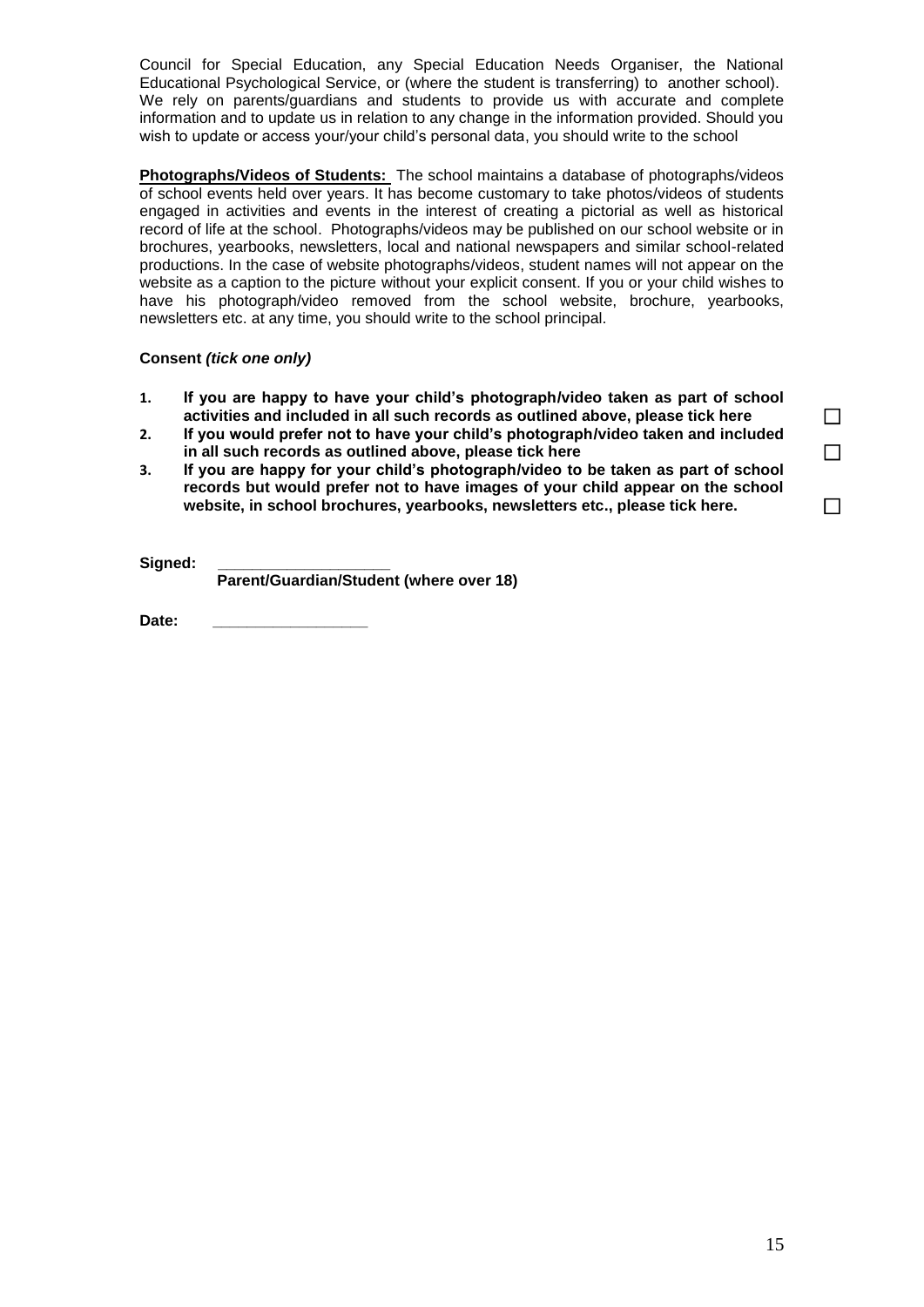# **ST FINTAN'S HIGH SCHOOL**



# **Data Access Procedures Policy**

# *Date: 21 August 2018*

The Data Protection Acts, 1988 and 2003 provide for a right of access by an individual data subject to personal information held by St Fintan's High School*.* The following procedure is provided to ensure compliance with the school's obligations under the Acts and governs the manner in which requests for access to personal data will be managed by the St Fintan's High School.

A data subject would be required to familiarise themselves with the procedure and to complete the **[Data Access Request Form](http://www.dataprotectionschools.ie/Document-Library/Data%20Access%20Request%20Form.doc)** which will assist the school in processing the access request where personal information (or in the case of a parent/guardian making an access request on behalf of a student, personal information in relation to their child) as a data subject is processed and retained by St Fintan's High School*.*

It is important to note that only personal information relating to the individual (or in the case of a parent/guardian making an access request on behalf of a student, only personal information in relation to his/her/their child) will be supplied. No information will be supplied that relates to another individual.

### **Important note to students making access requests**

Where a student (aged under 18 years) makes an access request, the school may inform the student that:

- (a) Where they make an access request, their parents will be informed that they have done so and
- (b) A complete copy of the access request materials being furnished to the data subject by the school will also be furnished to the student's parent/guardian.

This is provided for in the school's Data Protection Policy. The right of access under the Data Protection Acts is the right of the data subject. However, there may be some data held by the school which may be of a sensitive nature and the school will have regard to the following guidance issued by the Office of the Data Protection Commissioner in relation to releasing such data:

- A student aged **eighteen years or older** (and not suffering under any medical disability or medical condition which may impair his or her capacity to give consent) may give consent themselves.
- If a student aged **eighteen years or older** has some disability or medical condition which may impair his or her ability to understand the information, then parental/guardian consent will be sought by the school before releasing the data to the student.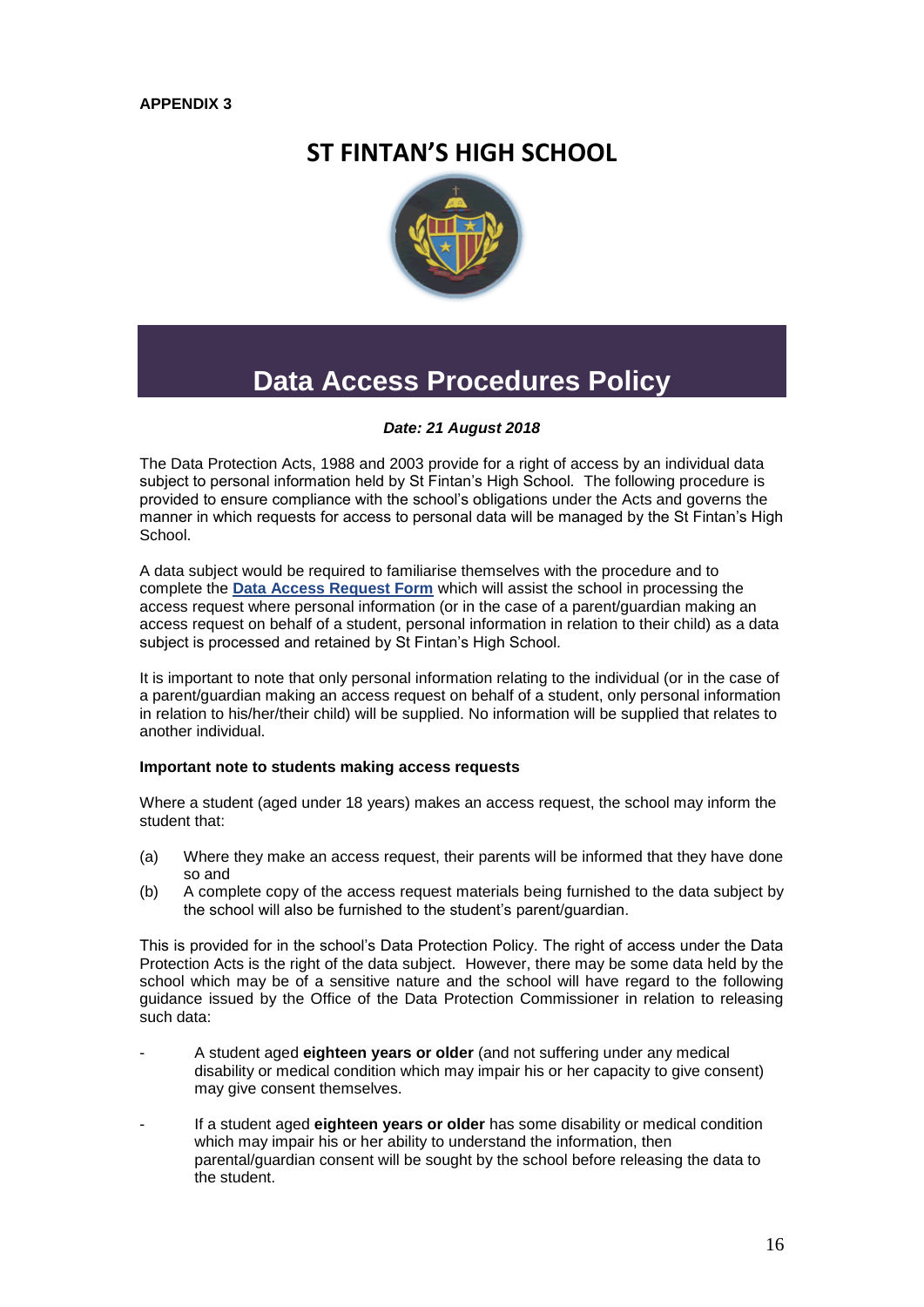- A student aged from **twelve up to and including seventeen** can be given access to their personal data, depending on the age of the student and the nature of the record, i.e. it is suggested that:
- If the information is ordinary, routine or non-controversial (e.g. a record of a test result) the student could readily be given access
- If the information is of a sensitive nature, it would be prudent to seek parental/guardian consent before releasing the data to the student
- If the information would be likely to be harmful to the individual concerned, parental/guardian consent should be sought before releasing the data to the student.

### **Important note to parents making access requests on behalf of their child**

Where a parent/guardian makes an access request on behalf of their child (a student aged under 18 years), the right of access is a right of the data subject (i.e. it is the student's right). In such a case, the access materials will be sent to the child, not to the parent who requested them. This means that the access request documentation will be sent to the address at which the child is registered on the school's records and will be addressed to the child. The documentation will not be sent to or addressed to the parent/guardian who made the request. Where a parent/guardian is unhappy with this arrangement, the parent/guardian is invited to make an application to court under section 11 of the Guardianship of Infants Act 1964. This provision enables the court (on application by a guardian) to make a direction on any question affecting the welfare of the child. Where a court issues an order stating that a school should make certain information available to a parent/guardian, a copy of the order should be given to the school by the parent/guardian and the school can release the data on foot of the court order.

### **Individuals making an access request**

On making an access request, any individual (subject to the restrictions in Notes A and B below) about whom a school keeps *Personal Data*, is entitled to:

- a copy of the data which is kept about him/her (unless one of the exemptions or prohibitions under the Data Protection Acts apply, in which case the individual will be notified of this and informed of their right to make a complaint to the Data Protection Commissioner)
- **EXECUTE:** know the purpose/s for processing his/her data
- know the identity (or the categories) of those to whom the data is disclosed
- know the source of the data, unless it is contrary to public interest
- where the processing is by automated means (e.g. credit scoring in financial institutions where a computer program makes the "decision" as to whether a loan should be made to an individual based on his/her credit rating) know the logic involved in automated decisions.

### **Data access requirements**

To make an access request, you as a data subject must:

1. Apply in writing requesting access to your data under section 4 Data Protection Acts or, alternatively, request an Access Request Form which will greatly assist the school in processing your access request more quickly.

Correspondence should be addressed to the school principal.

2. You will be provided with a form which will assist the school in locating all relevant information that is held subject to the exceptions and prohibitions outlined in **Appendix A.** The school reserves the **right to request official proof of identity** (e.g. photographic identification such as a passport or driver's licence) where there is any doubt on the issue of identification.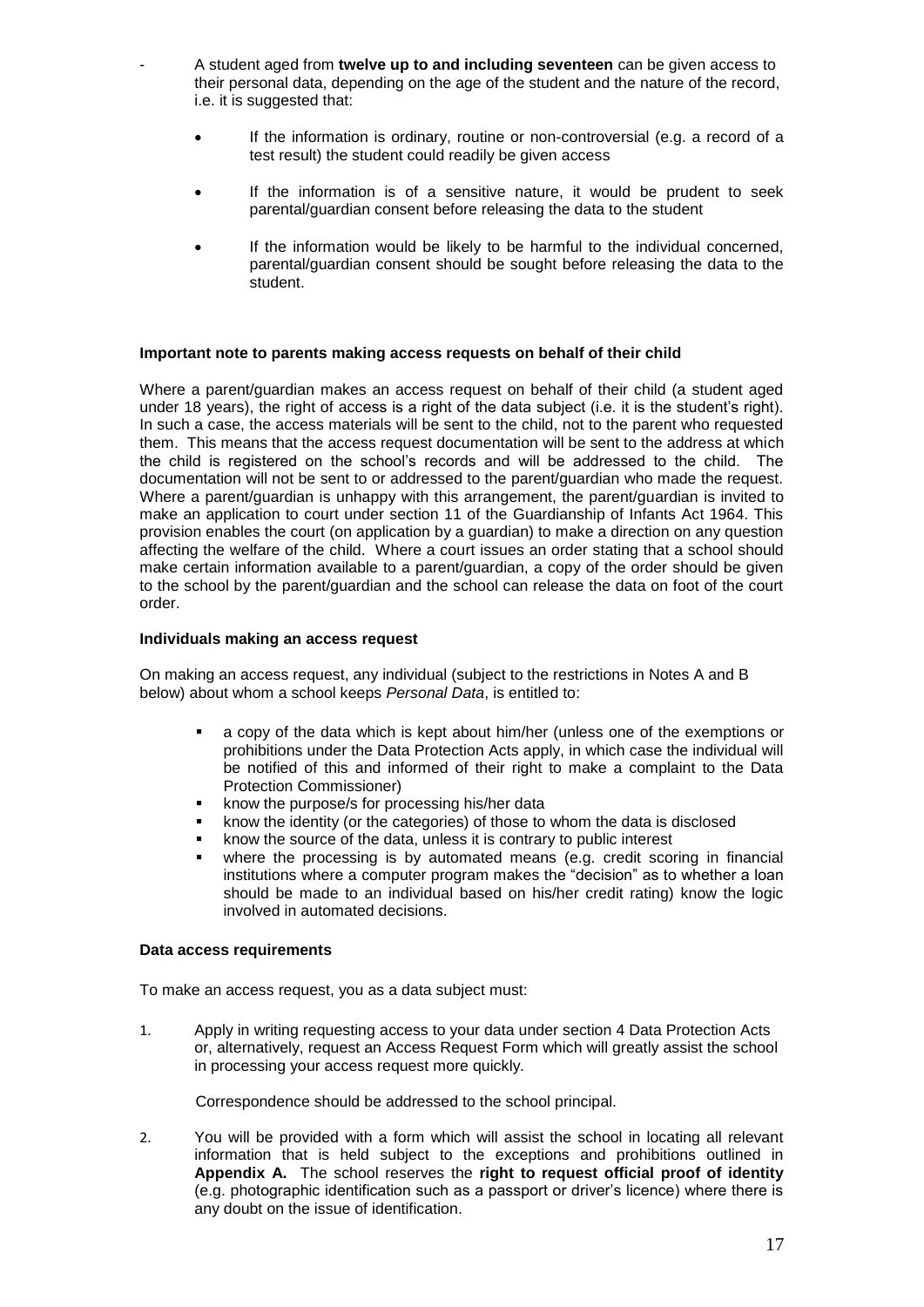3. On receipt of the access request form, a co-ordinator will be appointed to check the validity of your access request and to check that sufficient information to locate the data requested has been supplied (particularly if CCTV footage/images are to be searched). In the case of St Fintan's High School, the co-ordinator is the principal

It may be necessary for the co-ordinator to contact you in the event that further details are required with a view to processing your access request.

- 4. The co-ordinator will log the date of receipt of the valid request and keep a note of all steps taken to locate and collate the requested data.
- 5. The co-ordinator will ensure that all relevant manual files (held within a "relevant filing system") and computers are checked for the data in respect of which the access request is made.
- 6. The co-ordinator will ensure that the information is supplied promptly and within the advised timeframes in items 7, 8 and 9 as appropriate.
- 7. **Where a request is made under Section 3 of the Data Protection Acts,** the following information will be supplied: (i) what the school holds by way of personal information about you ((or in the case of a request under section 3 made by a parent/guardian of a student aged under 18 years, then the personal information held about that student) and (ii) a **description** of the data together with details of the purposes for which his/her data is being kept will be provided. Actual copies of your personal files (or the personal files relating to the student) will not be supplied. No personal data can be supplied relating to another individual. A response to your request will be provided within 21 days of receipt of the access request form and no fee will apply.
- 8. **Where a request is made under Section 4 of the Data Protection Acts,** the following information will be supplied within **40 days and an administration fee of €6.35 will apply.** The individual is entitled to a copy of all personal data, i.e.:
	- A copy of the data which is kept about him/her (unless one of the exemptions or prohibitions under the Data Protection Acts applies, in which case the individual will be notified of this and informed of their right to make a complaint to the Data Protection Commissioner)
	- Be advised of the purpose/s for processing his/her data
	- Be advised of the identity (or the categories) of those to whom the data is disclosed
	- Be advised of the source of the data, unless it is contrary to public interest
	- where the processing is by automated means (e.g. credit scoring in financial institutions where a computer program makes the "decision" as to whether a loan should be made to an individual based on his/her credit rating), know the logic involved in automated decisions.
- 9. Where a request is made with respect to **examination results** an increased time limit of **60 days** from the date of the first publication of the results or from the date of the access request, whichever is the later will apply.
- 10. Before supplying the information requested to you as data subject (or where the access request is made on behalf of a student aged under 18 years, information relating to the student), the co-ordinator will check each item of data to establish:
	- If any of the exemptions or restrictions set out under the Data Protection Acts apply, which would result in that item of data not being released, or
	- where the data is "health data", whether the obligation to consult with the data subject's medical practitioner applies, or
	- where the data is "social work data", whether the prohibition on release applies.
- 11. If data relating to a third party is involved, it will not be disclosed without the consent of that third party or alternatively the data will be anonymised in order to conceal the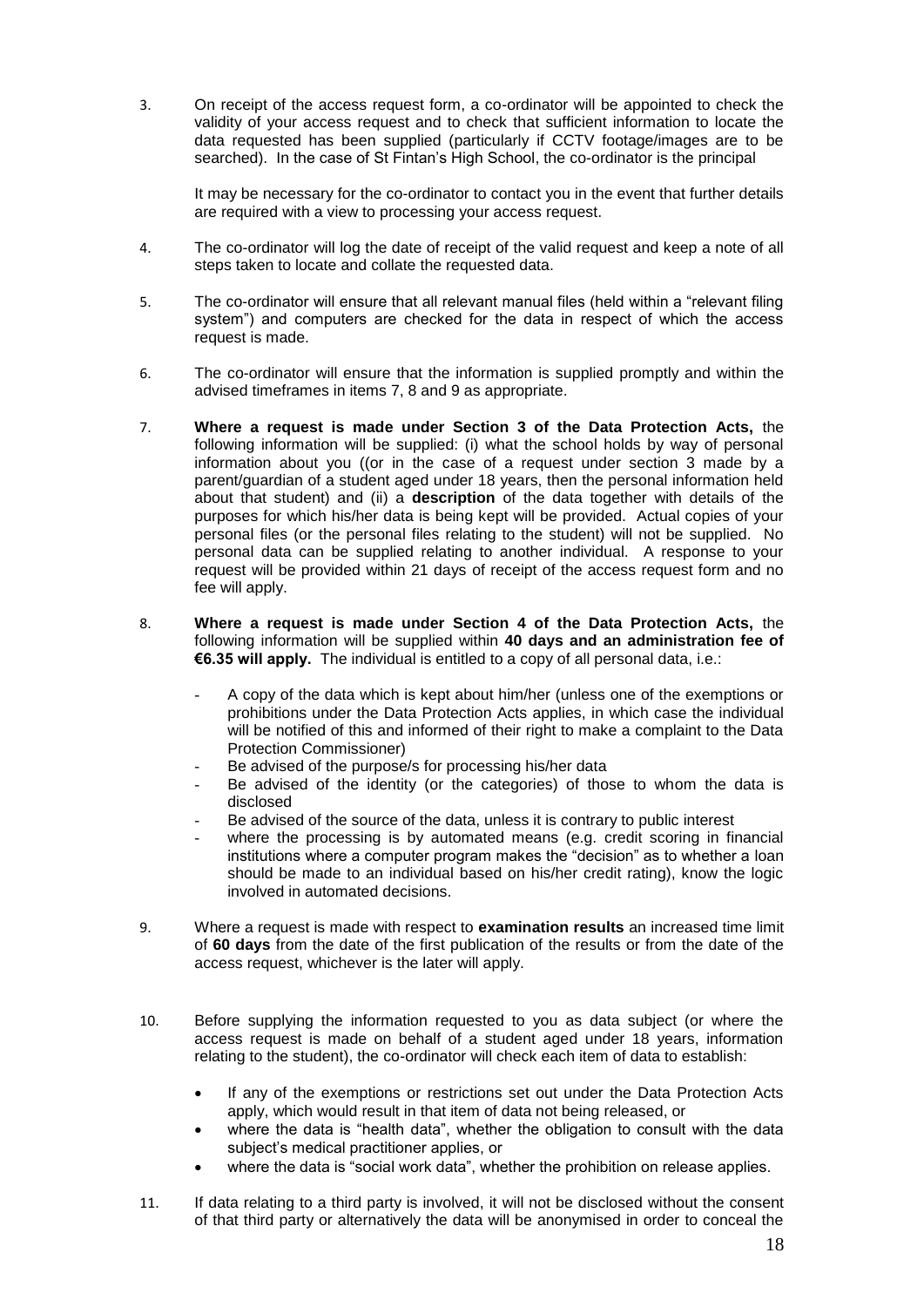identity of the third party. Where it is not possible to anonymise the data to ensure that the third party is not identified, then that item of data may not be released.

### 12. **Where a school may be unsure as to what information to disclose, the school reserves the right to seek legal advice.**

- 13. The co-ordinator will ensure that the information is provided in an intelligible form (e.g. codes explained) or will provide an explanation.
- 14. Number the documents supplied.
- 15. Have the response "signed-off" by the principal.
- 16. The school will respond to your access request within the advised timeframes contingent on the type of request made.
- 17. The school reserves the right to supply personal information to an individual in an electronic format e.g. on tape, USB, CD etc.
- 18. Where a subsequent or similar access request is made after the first request has been complied with, the school has discretion as to what constitutes a reasonable interval between access requests and this will be assessed on a case-by case basis.
- 19. Where you as an individual data subject may seek to rectify incorrect information maintained by the school, please notify the school and a form will be supplied to you for this purpose. You should however note that the right to rectify or delete personal data is not absolute. You have the right to make a complaint to the Data Protection Commissioner about a refusal. Where the school declines to rectify or delete the personal data as you have instructed, the school may propose to supplement your personal record, pursuant to section 6(1)(b) Data Protection Acts.
- 20. In circumstances where your access request is refused, St Fintan's High School will write to you explaining the reasons for the refusal and the administration fee, if provided, will be returned. In such circumstances, you have the right to make a complaint to the Office of the Data Protection Commissioner [www.dataprotection.ie.](http://www.dataprotection.ie/) Similarly, the administration access fee will be refunded to you if the school has to rectify, supplement or erase your personal data.
- 21. **Where requests are made for CCTV footage,** an application must be made in writing and the timeframe for response is within 40 days. All necessary information such as the date, time and location of the recording should be given to the school to assist the school in dealing with your request. Where the image is of such poor quality as not to clearly identify an individual, that image may not be considered to be personal data. In providing a copy of personal data, the school may provide the materials in the form of a still/series of still pictures, a tape, disk, USB, with relevant images. Other people's images will be obscured before the data is released. If other people's images cannot be obscured, then the images/recordings may not be released.

There are a number of exceptions to the general rule of right of access, including those specified in Notes A and B in **Appendix A.**

**This procedure is regularly reviewed in line with the school's commitment to its responsibilities under data protection.**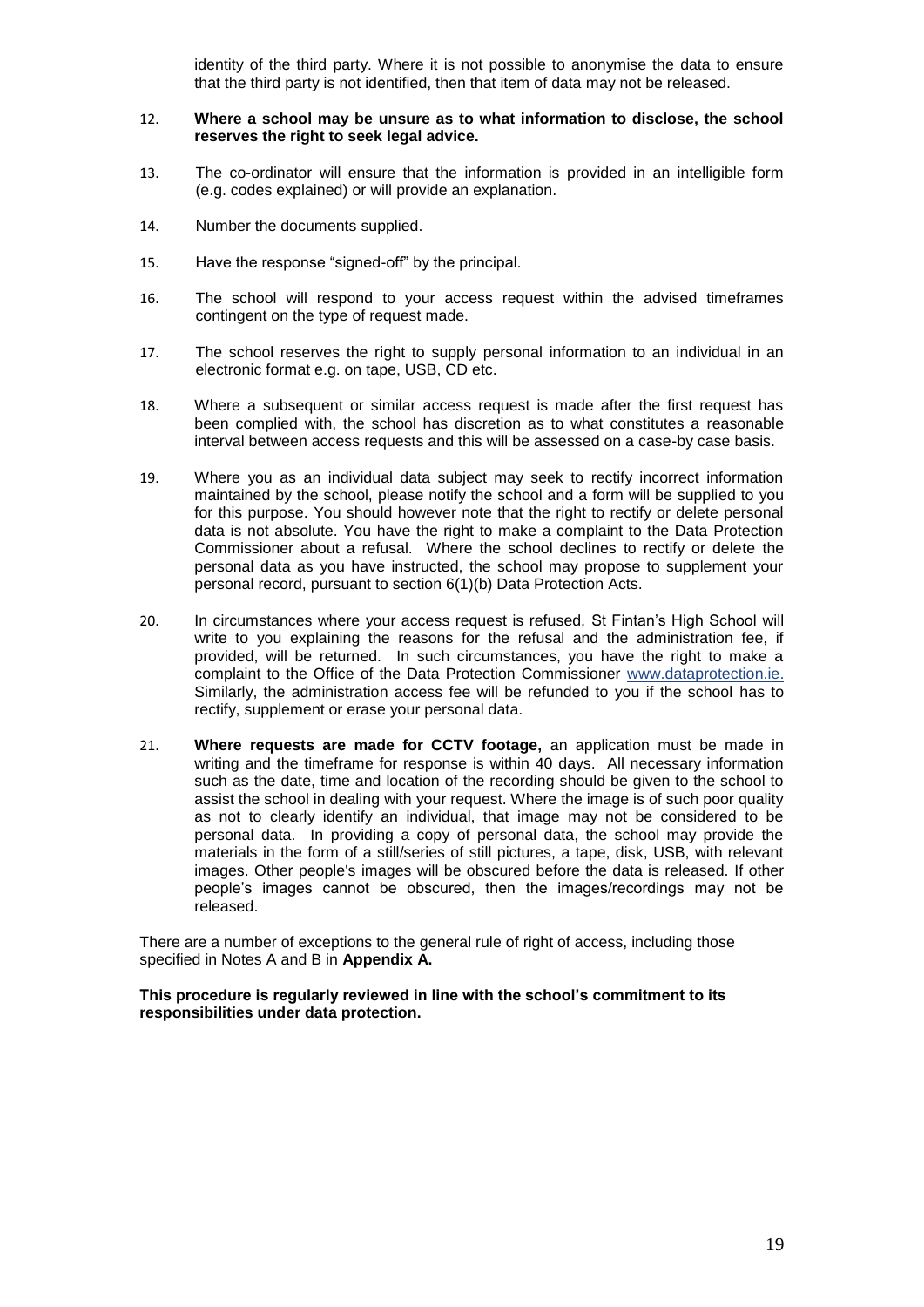# **Appendix A**

### **Note A: Access requests by students**

- A student aged **eighteen years or older** (and not suffering under any medical disability or medical condition which may impair his or her capacity to give consent) may give consent themselves.
- If a student aged **eighteen years or older** has some disability or medical condition which may impair his or her ability to understand the information, then parental/guardian consent will be sought by the school before releasing the data to the student.
- A student aged from **twelve up to and including seventeen** can be given access to their personal data, depending on the age of the student and the nature of the record, i.e. it is suggested that
	- If the information is ordinary, routine or non-controversial (e.g. a record of a test result) the student could readily be given access
	- If the information is of a sensitive nature, it would be prudent to seek parental/guardian consent in writing before releasing the data to the student. Where the parent/guardian does not give their consent to releasing the data to the student, legal advice should be sought
	- If the information would be likely to be harmful to the individual concerned, parental/guardian consent should be sought before releasing the data to the .<br>student.
- In any of the circumstances outlined above, if the data contains health data and disclosure would be likely to cause serious harm to the physical or mental health of the individual concerned, the school is obliged to withhold the data until they have consulted with the data subject's medical practitioner and (in the case of a student under 18 or a student with special educational needs whose disability or medical condition would impair his or her ability to understand the information), parental/guardian consent should also be sought.
- In some cases (i.e. where the information is "**health data**"), it is advised that the data be supplied by the medical practitioner.
- In any of the circumstances outlined above, if the data contains **social work data** and disclosure would be likely to cause serious harm to the physical or mental health of the individual, the school is not permitted to release the data to the individual.

### **Note B: Exceptions to note:**

Data protection regulations **prohibit** the supply of:

- **Health data** to a patient in response to a request for access if that would be likely to cause serious harm to his or her physical or mental health. This is to protect the individual from hearing anything about himself or herself which would be likely to cause serious harm to their physical or mental health or emotional well-being. In the case of health data, the information can only be released after the school has consulted with the appropriate health professional (usually the data subject's GP).
- *Personal Data* obtained in the course of carrying on social work ("**social work data**") (personal data kept for or obtained in the course of carrying out social work by a Government department, local authority, the HSE etc) is also restricted in some circumstances if that would be likely to cause serious harm to the health or emotional condition of the data subject concerned. In the case of social work data, the information cannot be supplied at all if the school believes it would be likely to cause serious harm to the physical or mental health or emotional condition of the data